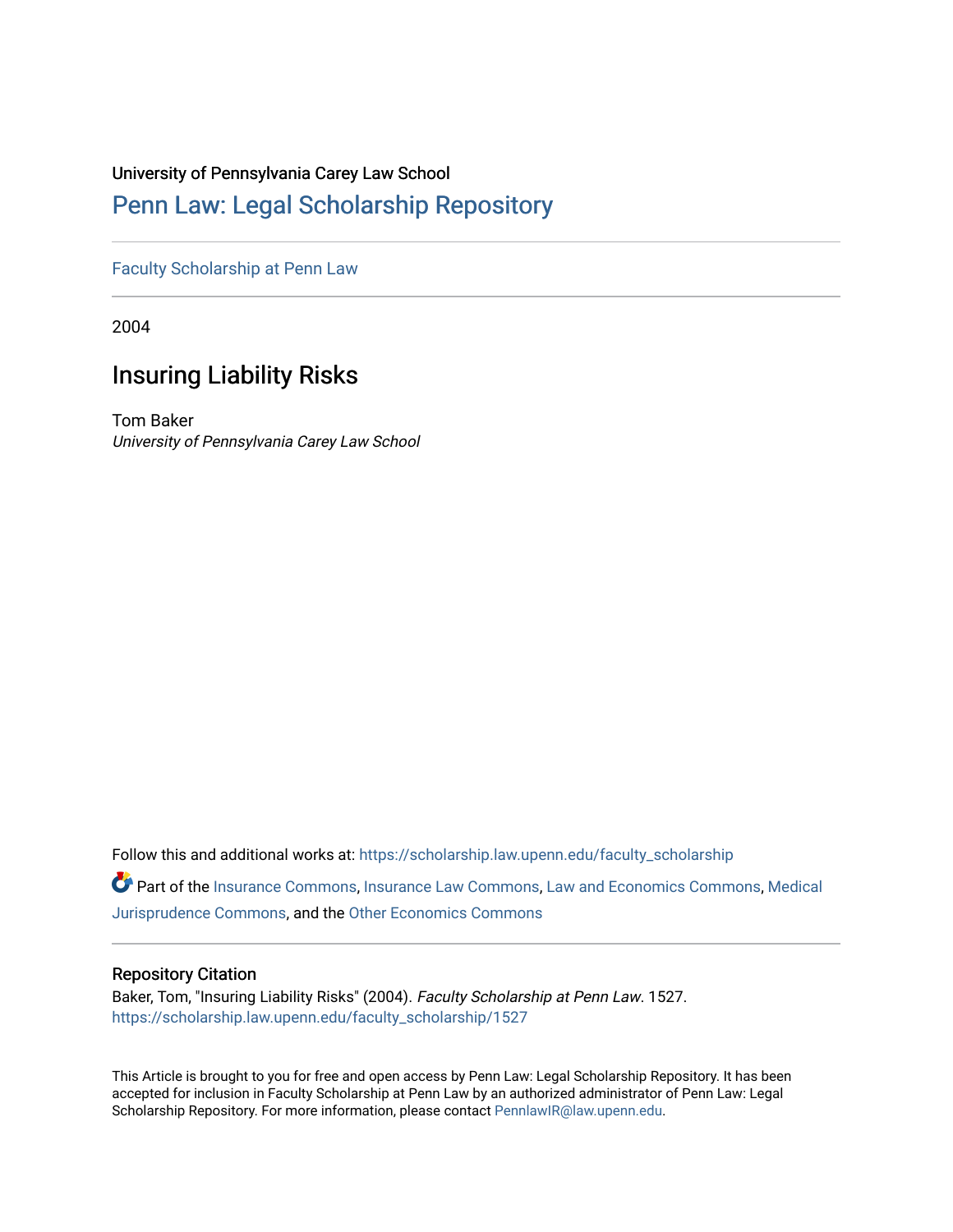## Insuring Liability Risks

by Tom Baker

Recent dramatic increases in prices for medical liability insurance, directors and officers insurance, and other lines of commercial liability insurance, together with the exit of some insurers from those lines of business, has placed liability insurance on the public agenda. At the same time, asbestos and environmental losses continue to mount under general liability insurance policies sold long ago, when no one could have predicted the extent or cost of such losses. In combination, these and other related events have raised serious concerns about the insurability of liability risks and have prompted calls for dramatic efforts to roll back the advance of liability law in the U.S. and Europe.

With this "crisis" as the background, this essay represents a preliminary effort to explore insurance for liability risks, with the goal of articulating a framework that will guide more systematic and empirical study. In the main part of this essay I describe a new conceptual framework for analysing liability insurance risks. The framework helps explain why predicting losses can be so difficult in the liability insurance context and why cycles in insurance pricing are more extreme in liability insurance than in other lines of insurance.

Much of this difficulty is already understood to follow from the ''long tail'' or ''duration of liability'' problem in liability insurance.<sup>1</sup> The primary contribution of the new framework is breaking apart what I will call ''liability developments risk'' for separate analysis, facilitating a better understanding of when and why the duration of liability matters. In concluding, I use a brief analysis of medical liability insurance to offer some observations on insurability and to sound the call for systematic empirical research aimed at improving how liability insurance institutions manage liability developments risk.

#### A conceptual framework for liability risks

Considering an insurance market (or market segment) as a whole, the risks assumed by insurance arrangements can be classified for present purposes into the following four categories: (1) ''baseline risk'', which is the existing risk of loss based on past experience, assuming no change; (2) ''developments risk'', which is the risk relating to developments that change the rate or cost of loss during the insured period; (3) ''contract risk'', which is the risk

Connecticut Mutual Professor of Law, and Director, Insurance Law Center, University of Connecticut. Thank you to Thomas O. Farrish for research assistance and to Douglas Kysar and Peter Siegelman for comments on an earlier draft.<br><sup>1</sup> A "long tail" refers to the potentially long period that elapses between the time the policy is priced and the time

that claims are paid.Whenthereis alongtailtheinsurer cannot knowthetrue cost ofthe coverage sold until many years after selling it. See Harrington and Danzon (2000) at 291: ''[t]he longer the duration of liability, the greater the risk that unanticipated information about hazards or new legal standards will shift the distribution of loss for all outstanding policies''. Onthe other hand, ''thelongtail associatedwithliabilityclaimsmay allowinsurerstimeto respond gradually to unexpected increases in costs, an option not available for catastrophe property losses". Ibid., at 292.

 $\odot$  2004 The International Association for the Study of Insurance Economics. Published by Blackwell Publishing Ltd, 9600 Garsington Road, Oxford OX4 2DQ, UK.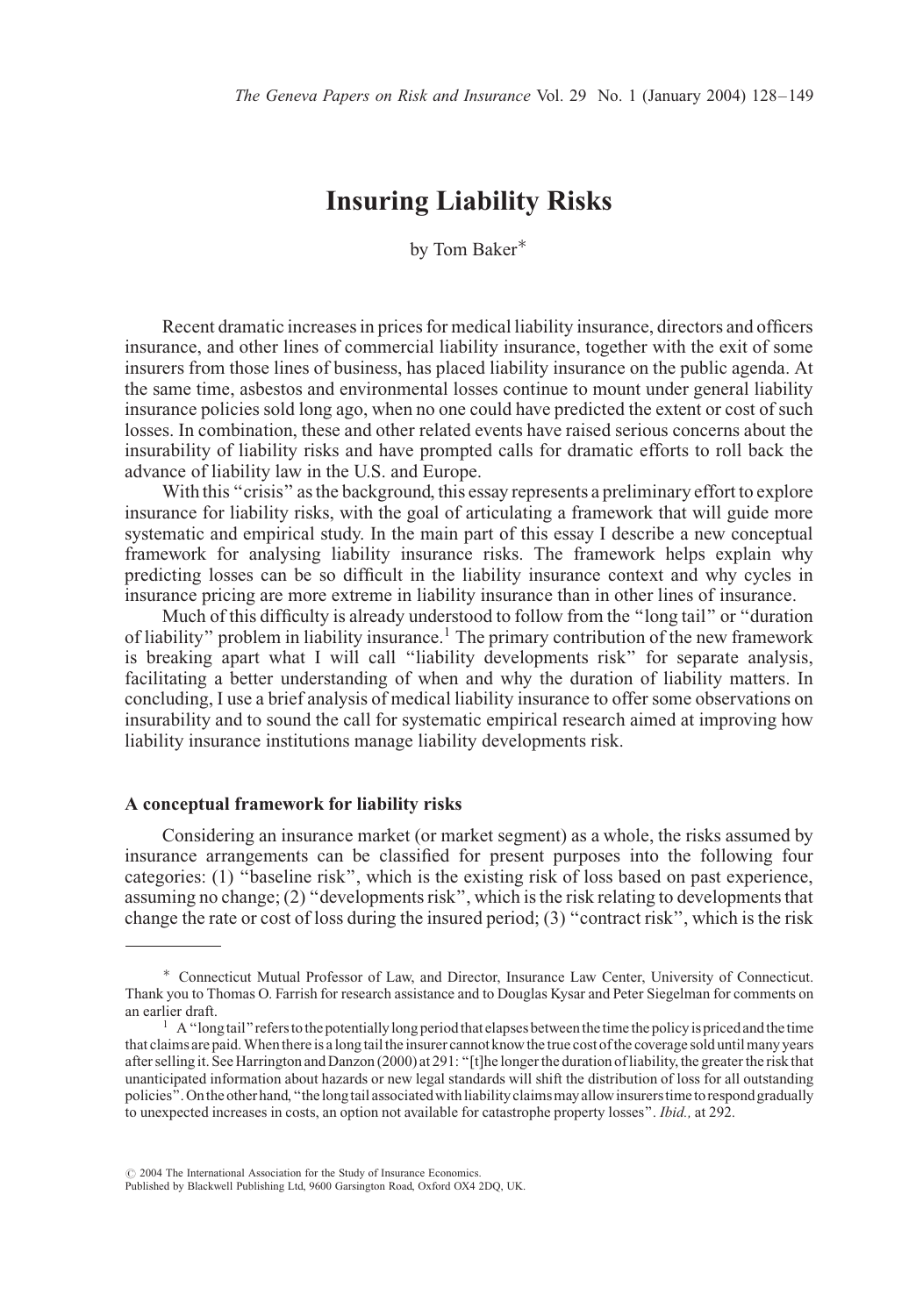relating to the drafting and interpretation of insurance policies; and (4) ''financing risk'', which is the risk relating to changes in investment performance and the insurance pricing cycle. Although my subject is liability insurance, this framework can be adapted for use in analysing many forms of insurance. Figure 1 below depicts this framework in a simple table form. Figure 2 ''explodes''the framework to depicit the constituent parts that I will describe in this essay. As Figure 2 suggests, the primary focus of this essay is liability developments risk and the way that legal developments affect other aspects of liability developments risk.

> *Liability insurance risk* – Baseline liability risk – Liability developments risk – Financing risk – Contract risk

Figure 1

#### Baseline risk

The baseline risk is the existing risk of loss based on past experience, assuming no changes in the future. Typically, determining the baseline risk is problematic primarily for new kinds of insurance coverage and for very low frequency, very high loss potential events such as earthquakes. In well-established lines of insurance, the baseline risk is the simple projection into the future of the claims history of the past. If the future could be counted on to be just like the past, an insurer could turn a profit simply by pricing on the baseline risk (plus an amount to cover expenses and profit) and employing underwriters to make sure that the risk level of the insured pool matched that of the population upon which the baseline was determined. But of course the future is never just like the past; it is this fact that makes developments risk, financing risk, and contract risk so significant.

#### Liability developments risk

All types of insurance face ''developments risk'' of one sort or another. Life insurers must plan for developments that affect mortality. Health insurers must plan for developments in medical technology. Property insurers must plan for developments in building construction techniques and weather patterns. Disability insurers must plan for developments in occupational patterns, and so on. No other form of insurance faces as broad a range of developments risk as liability insurance, however, because almost all the developments that affect other kinds of insurance also affect liability insurance. This is because nearly any kind of harm that can be covered by other kinds of insurance can also be the subject of a liability action. In addition, liability insurance faces its own, unique developments risk.

For present purposes, liability developments risk can be classified into five categories: injury developments risk, injury cost developments risk, standard of care developments risk,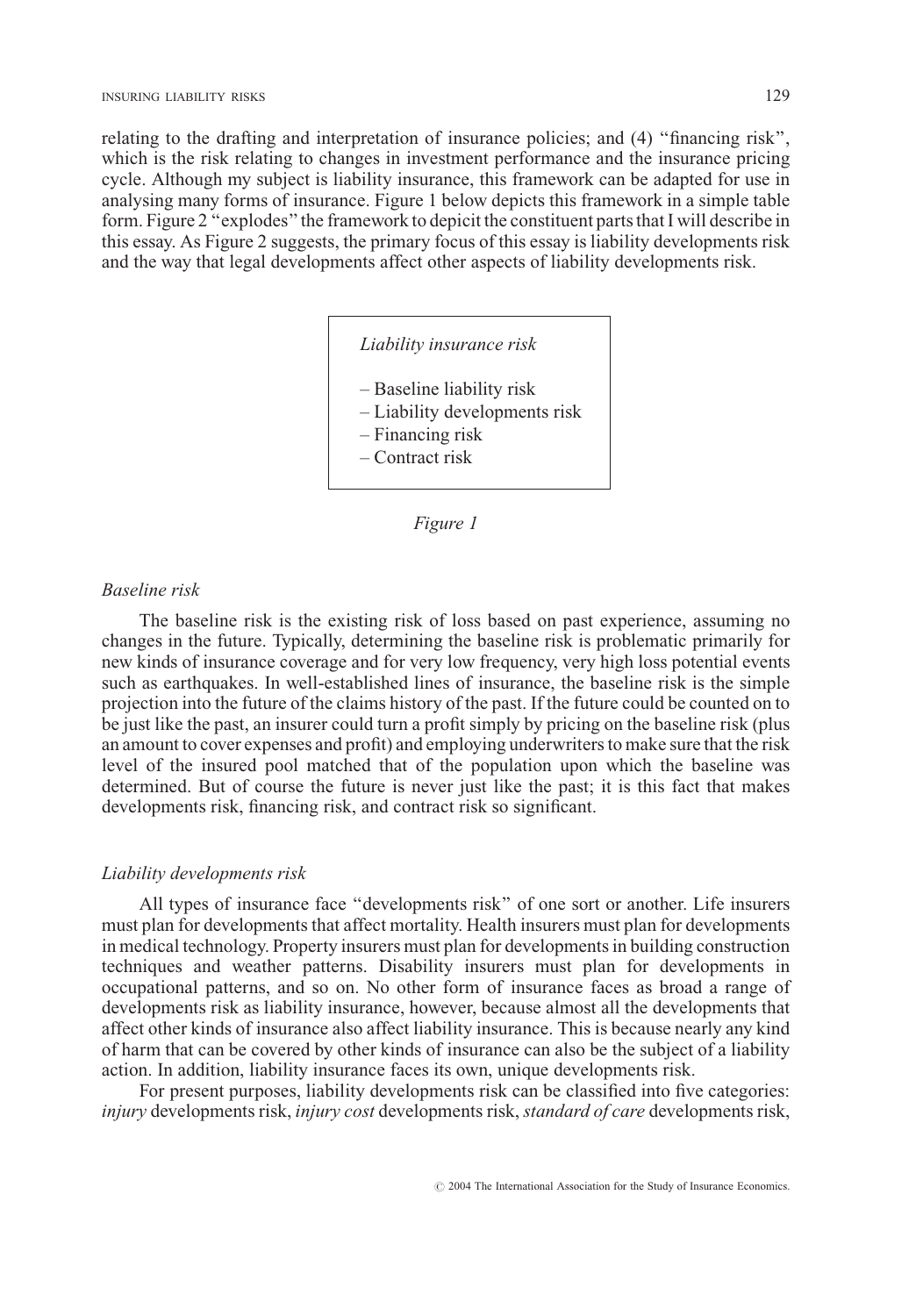```
Liability insurance risk – a roadmap:
Baseline liability risk
Liability developments risk
         Injury developments risk
         Injury cost developments risk
         Standard of care developments risk
         Legal developments risk
                  Impact on:
                           Injury developments risk
                                    » Deterrence effect
                                    » Reporting effect
                                    » Definition effect
                           Injury cost developments risk
                                    » Cost shifting effect
                                    » Cost creation effect
                                    » Claiming cost effect
                           Standard of care developments risk
                                    » Legal framework effect
                                    » Dissemination effect
         Claiming developments risk
Contract risk
Financing risk
         Investment risk
         Underwriting cycle timing risk
```
Figure 2

*Liability developments risk*

- Injury developments risk
- Injury cost developments risk
- Standard of care developments risk
- Legal developments risk
- Claiming developments risk

Figure 3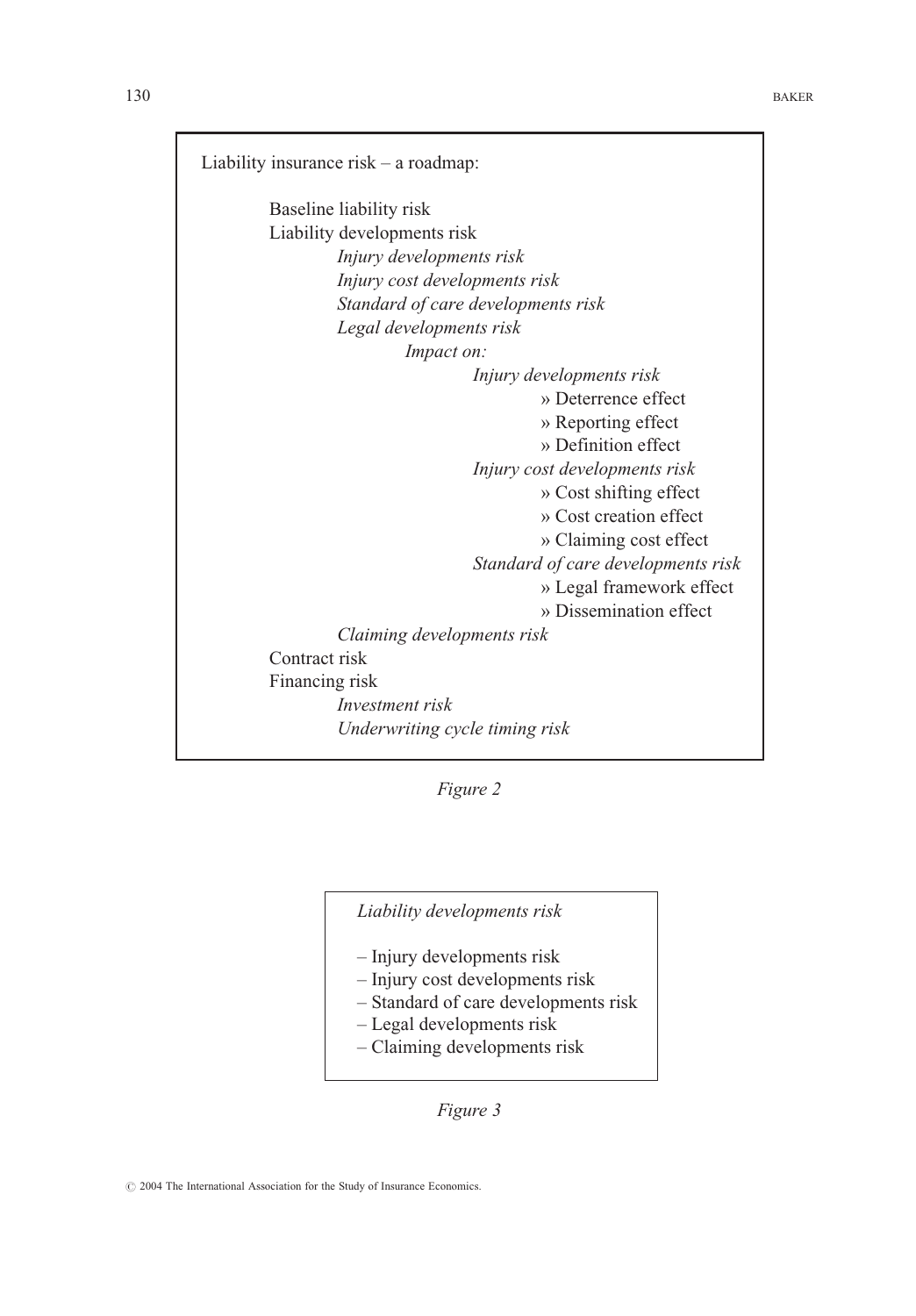legal developments risk, and claiming developments risk. Of these, only standard of care developments risk is unique to liability insurance, but the other four pose special problems in the liability context.

#### Injury developments risk

Injury developments risk is the risk of developments that change the frequency or magnitude of injuries that are subject to compensation through insurance. Most obviously, these include developments in injury-causing activities, such as the introduction of a new product or an increase in the sales of an existing product. All other things being equal, the greater the rate of change in the underlying activity insured, the greater the injury developments risk. For example, one reason why medical liability losses are more difficult to predict than automobile liability losses is the comparatively rapid rate of change in medical technology and practice.

Significantly, injury developments also include developments that affect the understanding of what an injury is. In the bodily injury context such developments include new imaging or other diagnostic techniques or new psychological theories that, for example, transform the "deviant" (e.g. "malingerers") into the "sick". In the property damage context, these developments would include a new understanding of the dangerous properties of a material commonly present in buildings, such as happened with asbestos and appears to be happening at the moment with at least some forms of mold.

Concepts like ''injury'' or ''harm'' or ''damage'' or, indeed, almost any other insurance trigger (except, perhaps, death), are not constants like the speed of light or the value of pi. They have meanings that change over time in response to social circumstance. This socially constructed nature makes these concepts much more interesting objects of study. At the same time, however, it makes predicting the frequency and severity of almost all kinds of insurance claims problematic. The objects under observation – the injuries that serve as the foundation for claims – mutate over time in response to changes in any number of institutions that produce, measure or otherwise have a meaningful connection with them.

All forms of insurance face the risk of developments that affect the frequency or magnitude of the injuries for which they provide protection. Liability insurance is unique, however, in the importance that legal institutions play in the social construction of those injuries. This special role of legal institutions will be addressed in the legal developments risk section below.

#### Injury costs developments risk

Injury cost developments risk is the risk of developments that affect the costs of injuries that are subject to compensation through insurance. Some forms of insurance, such as life and disability insurance, generally pay a fixed amount for injury and, thus, do not face injury cost developments risk. Other forms of insurance, however, promise to cover specified types of injury costs; changes in those costs will vary future claim payments from the baseline. For example, health insurance commonly covers the costs of ''medically necessary services'', and property insurance commonly covers the costs to ''repair or replace''damaged property. Not surprisingly, changes in the cost of medical services are among the most significant developments that affect health insurers, and changes in construction costs are among the most significant developments that affect property insurers.

As presently offered in the insurance market, liability insurance differs fundamentally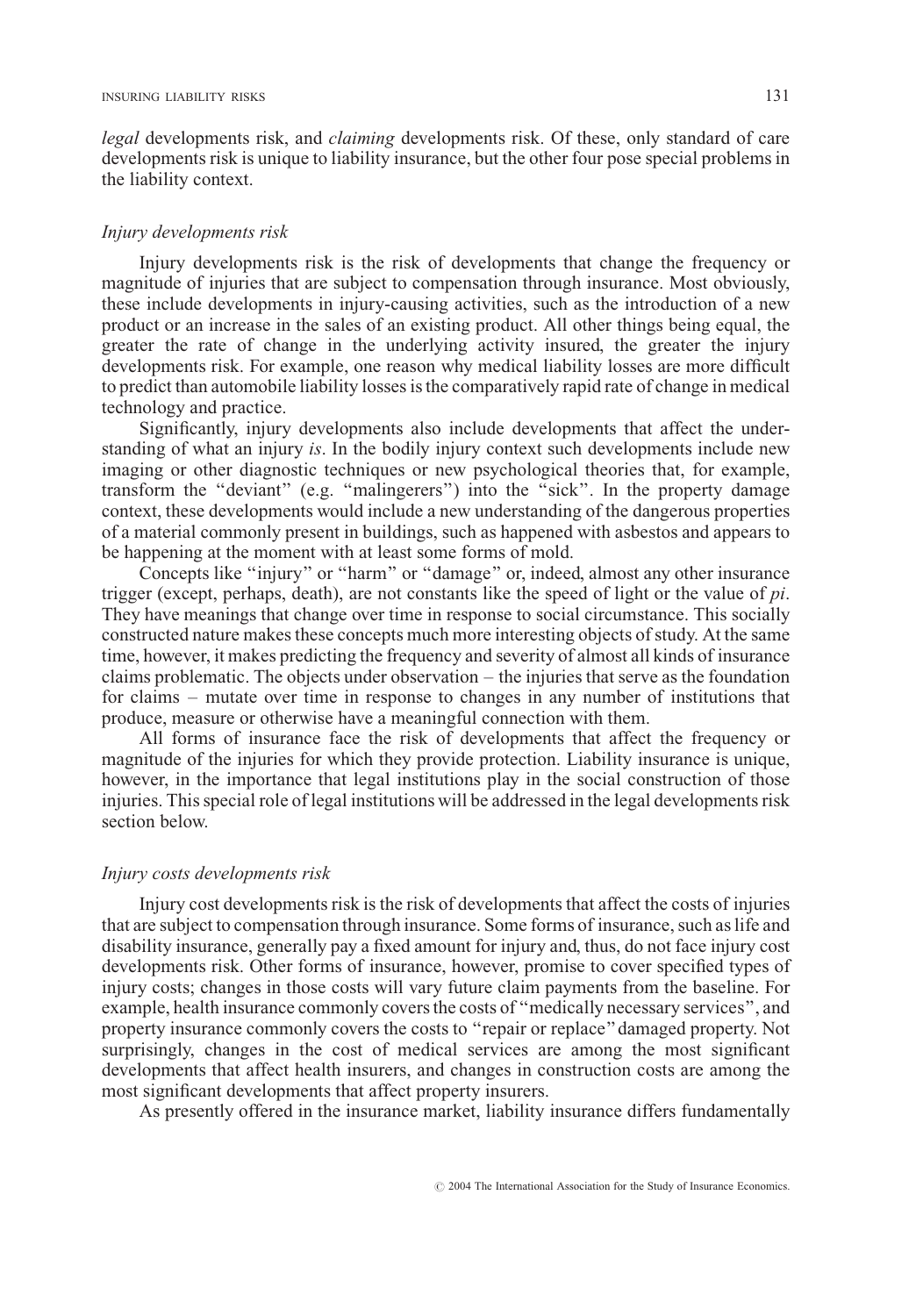from other forms of insurance in the open-ended nature of the kinds of injury costs that it covers. Liability insurance protects the policyholder from having to pay damages to a third party. This means that any cost that can be included in a damage award is at least potentially covered by liability insurance. Damage awards include almost any kind of cost that is covered by any other form of insurance, plus kinds of injury costs that are not covered by any other form of insurance presently available. Most notoriously, the injury costs that are covered only by liability insurance include difficult-to-quantify losses such as pain and suffering and loss of enjoyment of life, and in some jurisdictions, punitive damages.<sup>2</sup> The injury costs covered only by liability insurance also include ''out of pocket'' losses for which there is not presently a first-party insurance market, such as long-term rehabilitation and loss of income for partial disability. As a result, the range of injury cost developments that can affect liability insurance exceeds the range of cost developments that can affect other forms of insurance presently available.

#### Standard of care developments risk

Standard of care developments risk is the risk of developments that affect the standard of care that determines whether injuries are subject to compensation through a liability action. Other leading forms of insurance, such as property, life, disability and health insurance, apply whenever there is an injury of the designated kind, regardless of how or why the injury occurred. In contrast, liability insurance only applies when an insured is legally liable for an injury. Liability of the sort that is subject to liability insurance generally requires establishing fault.<sup>3</sup> As a result, liability insurance generally compensates only for injury that results from ''unreasonable'' behavior, which is to say, behavior that did not meet the accepted standard of care for the activity in question.

Standards of care are not static. They advance with technological and social developments. The greater the rate of change in the range of activities that are covered by a given line of insurance, the greater the standard of care developments risk in that line of insurance. Each advance has the potential to sweep a new range of injuries into the liability insurance net. There will always be people who do not adopt any new practice, and the injuries that result from their failure to adopt the new practice will, at least theoretically, be compensable through liability insurance.

In a sense, standard of care developments *create* liability claims, by affixing a new, blameworthy label on injuries that formerly would have been regarded as blameless. For example, introducing a new, life-saving drug could lead to more medical malpractice claims, as the families of patients who did not receive the drug (and may or may not have died as a result) begin to blame doctors who did not prescribe it. Perhaps ironically, the more lives that the new drug saves, the more medical malpractice claims it could create (because the better the drug works, the more successful medical malpractice claims based on the failure to prescribe the drug will be).

<sup>&</sup>lt;sup>2</sup> See Baker (1998).<br><sup>3</sup> The range of true "strict" tort liability in U.S. law is small. Apart from manufacturing defects, even products liability requires proof of fault (see Henderson, 2002). Despite early concerns, the strict liability approach adopted in the environmental clean-up area has not been extended to other areas. Although there are forms of insurance that insure against breaches of certain kinds of contracts (a truly "no fault" or "strict" form of liability), by convention those forms of insurance, such as credit insurance and surety bonds, are not classified as liability insurance. Once there is truly strict liability, there would no longer be standard of care development risk.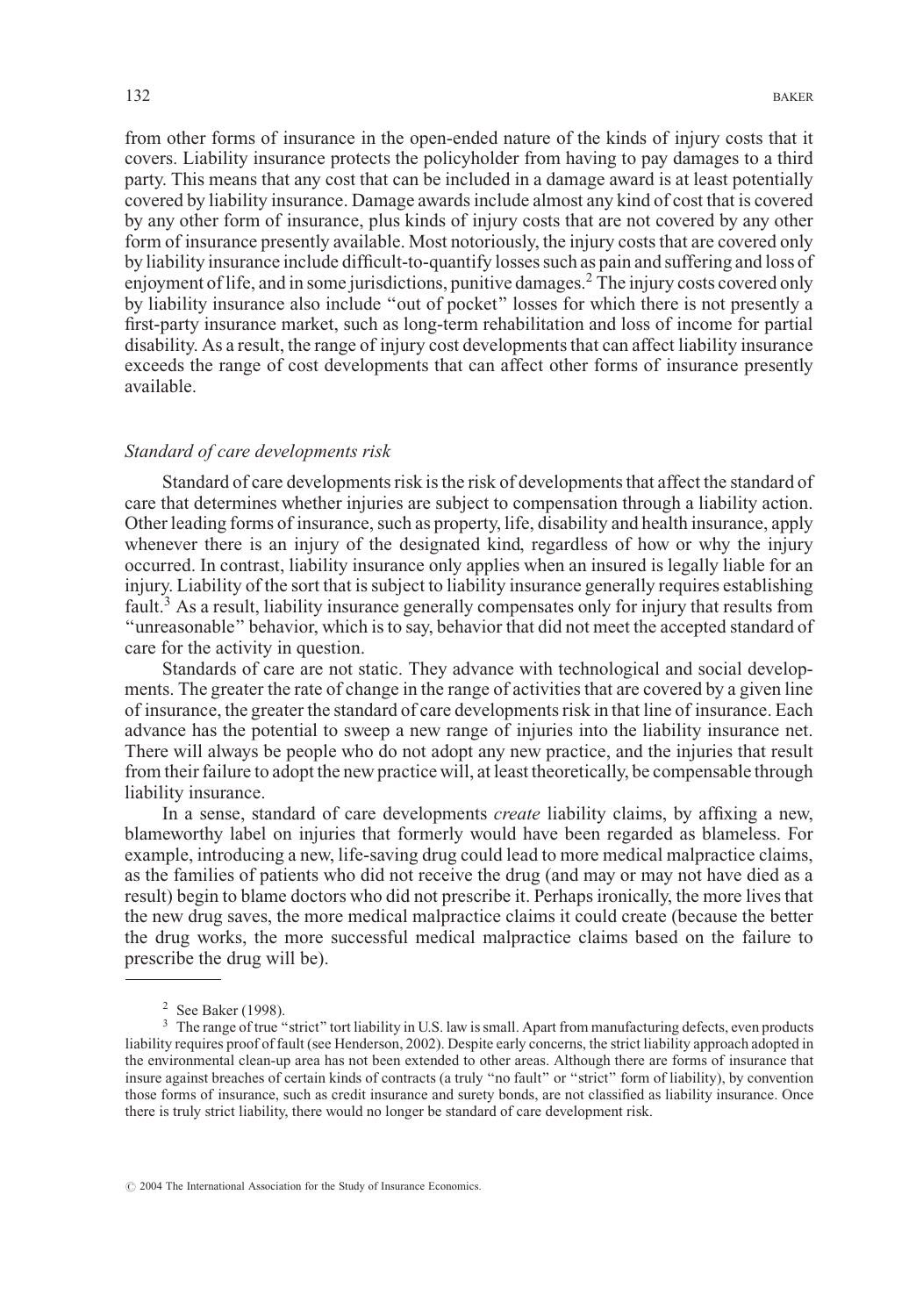#### Legal developments risk

The discussion so far has introduced three aspects of liability developments risk: injury developments risk, injury costs developments risk, and standard of care developments risk. These aspects of liability development risk follow from the nature of the legal liabilities that are the subject of liability insurance. Liability generally requires an *injury* that is caused by a breach of the standard of care; and the damages that are assessed for that liability ordinarily are expected to cover the costs of injury. Thus, injury, injury cost, and standard of care developments risk could easily be labeled as aspects of legal developments risk.

Nevertheless, I have chosen to use the term "liability developments risk" for the general category and the term "legal developments risk" for a subcategory. In doing so I mean to draw a distinction between the broad range of social developments that affect the frequency and magnitude of liability insurance claims, on the one hand, and the aspects of those developments for which legal institutions are the central actors, on the other. As we will see, it can be difficult to draw a line between those aspects of liability developments that are potentially attributable to legal developments and those that are not, but there is value to attempting to draw the line nevertheless.

The legal developments that most affect liability insurance can be classified into three main categories: those affecting the requirements for liability in a given range of activity (''liability rules''), those affecting the type and amount of damages that are paid because of liability (''damages rules''), and those affecting the procedures for asserting liability and obtaining damages (''procedural rules''). To appreciate the full scope of legal developments risks, it is helpful to remain conscious of that fact that legal institutions act, not only through formal legal rules (''law on the books''), but also through ''law in action''. The concept of law in action refers to behavior of legal actors that is sufficiently regular or systematic that it is possible to say that this behavior ''is'' law for the people who are subject to it.

*Legal developments risk*

- Liability law developments
- Damages law developments
- Procedural law developments

Figure 4

An example of a formal *liability rule* is the comparative fault doctrine, according to which parties are held responsible for an accident according to their proportionate fault. For example, in a rear-end automobile collision, the driver in front, who slammed on the brakes too quickly, and the driver in back, who was following too closely or reacted too slowly, would each be responsible for the resulting harm according to their relative faults. An example of liability law in action would be the common understanding among automobile insurance adjusters that, in a simple two car rear-end collision, the party who hits the car from behind is generally to be regarded as the (only) driver at fault. As this example suggests, many aspects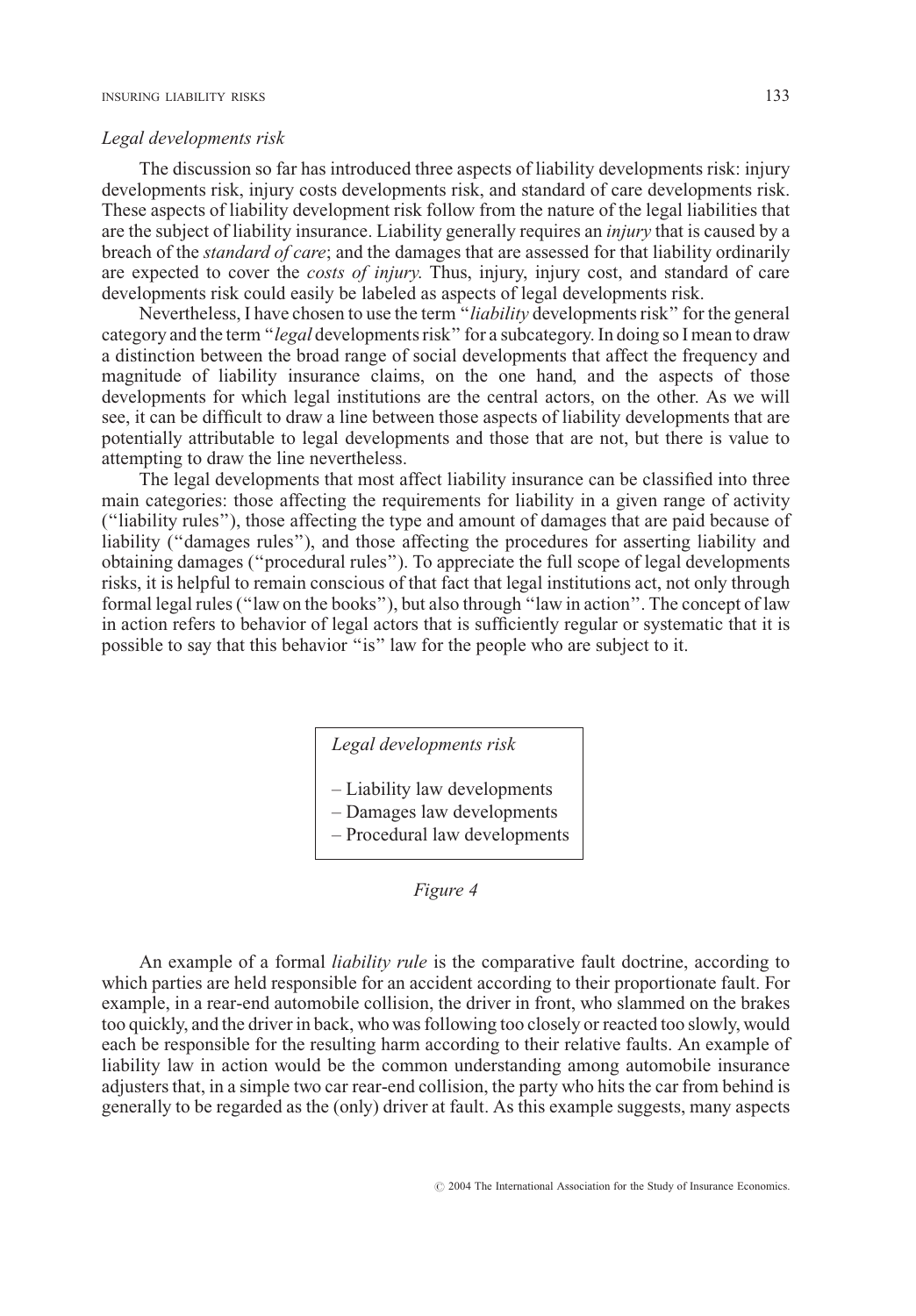of liability law in action are simplified, more easily administrable versions of liability law on the books.<sup>4</sup>

An example of a formal *damages rule* is the rule that the plaintiff's damages in an ordinary negligence case are to be determined according to the harm to the plaintiff, without regard to the wealth of the defendant. An example of damages law in action would be the common practice in ordinary personal injury litigation in which defendants are permitted to settle out of a case in return for payment of the limits of their liability insurance policies, even when the value of the harm to the victim was much greater and even when the individuals have additional assets.<sup>5</sup> As this example suggests, not all aspects of liability law in action can be explained as simpler versions of law on the books. Indeed, in this example the law in action contradicts the law on the books (by taking into account the defendant's assets in assessing the plaintiff 's compensatory damages, and by treating insurance assets differently from other assets).

An example of a formal *procedural* rule is the rule that allows a plaintiff to bring a single legal claim against all the people who contributed to the plaintiff 's injuries. An example of procedural law in action is the general practice of filing separate legal claims when there is a wealthy defendant with a lower degree of moral culpability. For example, in a case involving a rape or shooting or other highly culpable act in a shopping mall or apartment buildings plaintiffs prefer to bring a separate ''premises liability'' claim against the owner of the premises, in order to de-emphasize the role of the (presumably judgment proof) rapist or shooter.<sup>6</sup>

#### The effect of legal developments on liability developments risk

Because of the pervasive role of legal institutions in liability insurance practice, legal developments affect each of the other aspects of liability developments risk.

Injury developments risk. Legal developments can affect injury developments in three main ways. First, as economic theory suggests, increasing liability can decrease the level of activities that cause injuries, and decreasing liability can increase the level of those activities, as actors adjust their behavior to respond to the resulting incentives. Call this the deterrence effect.

Second, legal developments can change claimants' incentives to report injuries, independent of how many injuries actually occur.<sup>7</sup> Call this the reporting effect. Increasing the compensation for an injury tends to increase the likelihood that the injury will be reported and, conversely, decreasing the compensation tends to decrease the likelihood that the injury will be reported.<sup>8</sup> Reporting effects are not always so straightforward, however. For example, the decision by a leading automobile insurance company in Connecticut to change the amount of damages it would pay to settle minor impact, soft tissue claims (e.g. whiplash), reportedly

<sup>&</sup>lt;sup>4</sup> See Ross (1970). This is the classic study of liability law in action.<br><sup>5</sup> See Baker (2001). For an excellent and highly readable case study of medical malpractice litigation, explaining this and many other aspects of

 $6$  This "law in action" has been prevented in some jurisdictions by a rule allowing one defendant to bring another defendant into the action. See, e.g. Bhinder v Sun Co., Inc., 263 Conn. 358, 819 A.2d 822 (2003). N.B. The *Bhinder* rule subsequently was changed by statute in Connecticut. See Conn. Gen. Stat. 52-572h(o). <sup>7</sup> Cf. Harrington and Danzon (2000) at 305 (noting that injury rates, as opposed to claim rates, are

<sup>&</sup>quot;unobservable").<br><sup>8</sup> See Butler and Worrall (1991).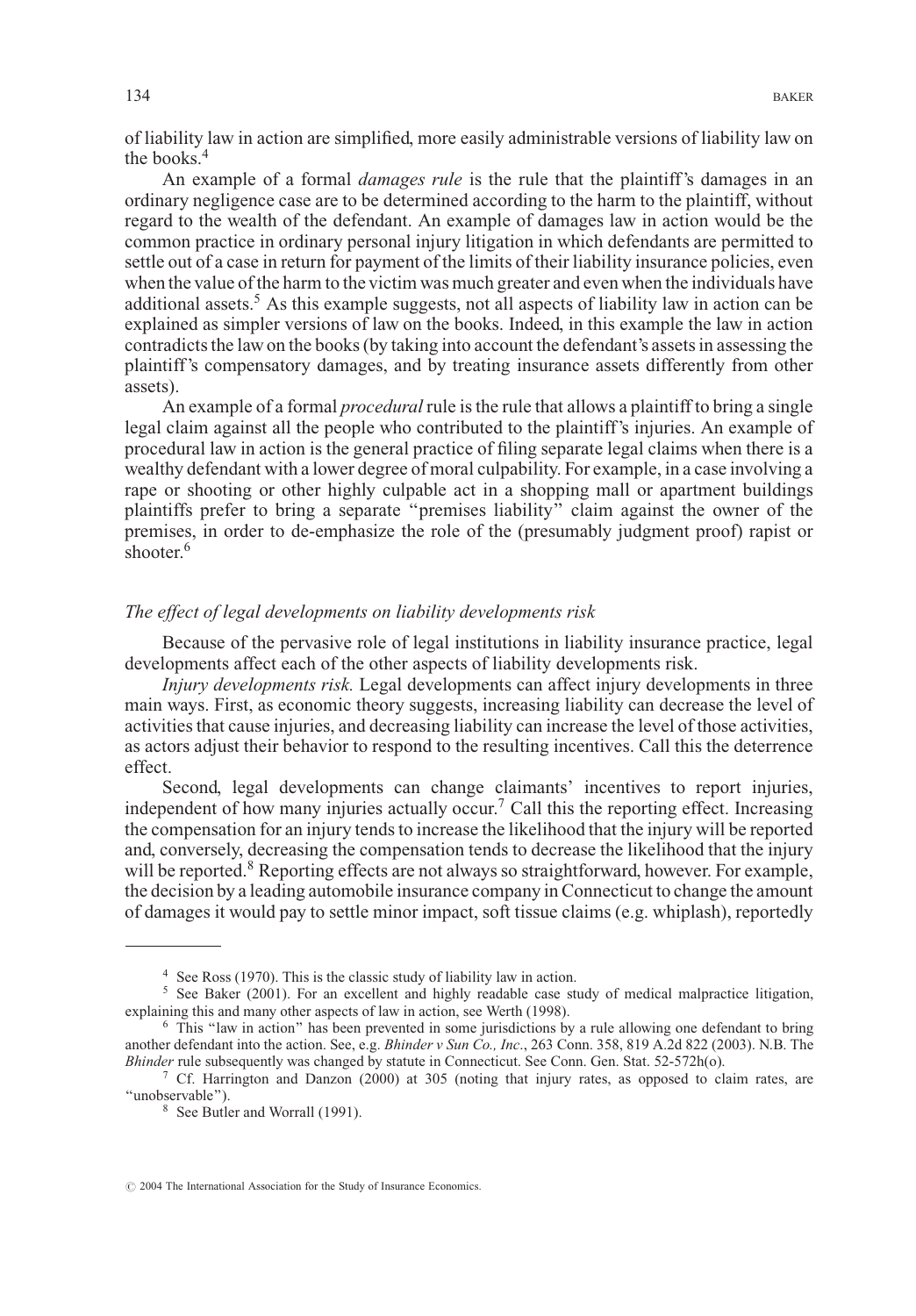

Figure 5

led plaintiffs' lawyers to invest time and effort in understanding these injuries and the use of new medical diagnostic tools. As a result, accidents that formerly would have been understood to involve only soft tissue injuries, were now alleged to involve slipped or herniated discs. $\frac{9}{9}$  This is an example of a reporting effect produced by a change in damages law in action.

To a degree, deterrence and reporting effects can be offsetting. Increasing liability for injury-causing activity tends to decrease the level of that activity, while simultaneously increasing the likelihood that injuries are reported. Similarly, decreasing liability for injurycausing activity tends to increase the level of that activity, while simultaneously decreasing the likelihood that injuries are reported. These offsetting effects complicate efforts to evaluate the deterrent effect of liability and explain why some researchers focus their efforts on fatal injuries (in the belief that fatalities are less likely than other injuries to be affected by the reporting effect).<sup>10</sup>

Despite the potential for the deterrence and reporting effects to be offsetting, legal developments seem likely to produce reporting effects more quickly than deterrence effects, particularly when the legal development relates to ongoing activity. Unless the harmful product or activity is immediately withdrawn from the market and from use, there will be a lag between a new liability and a reduction in injuries, while new lawsuits for existing injuries can be filed almost immediately. Similarly, it takes time for the elimination of liability to spur production and increase injury, while the elimination of liability would produce an immediate and dramatic reduction in litigation. Thus, in the short term at least, the apparent impact of a legal development affecting an ongoing activity may well be exactly the opposite of that predicted by deterrence theory, with the result that legal developments that make the world

<sup>9</sup> Personal communication, Thomas Farrish, former Safeco Claim Analyst, July 2003 (expressing the belief that many of these claims were fraudulent and exploited the high rate of false positives on MRI films). <sup>10</sup> See e.g. Loughran (2001).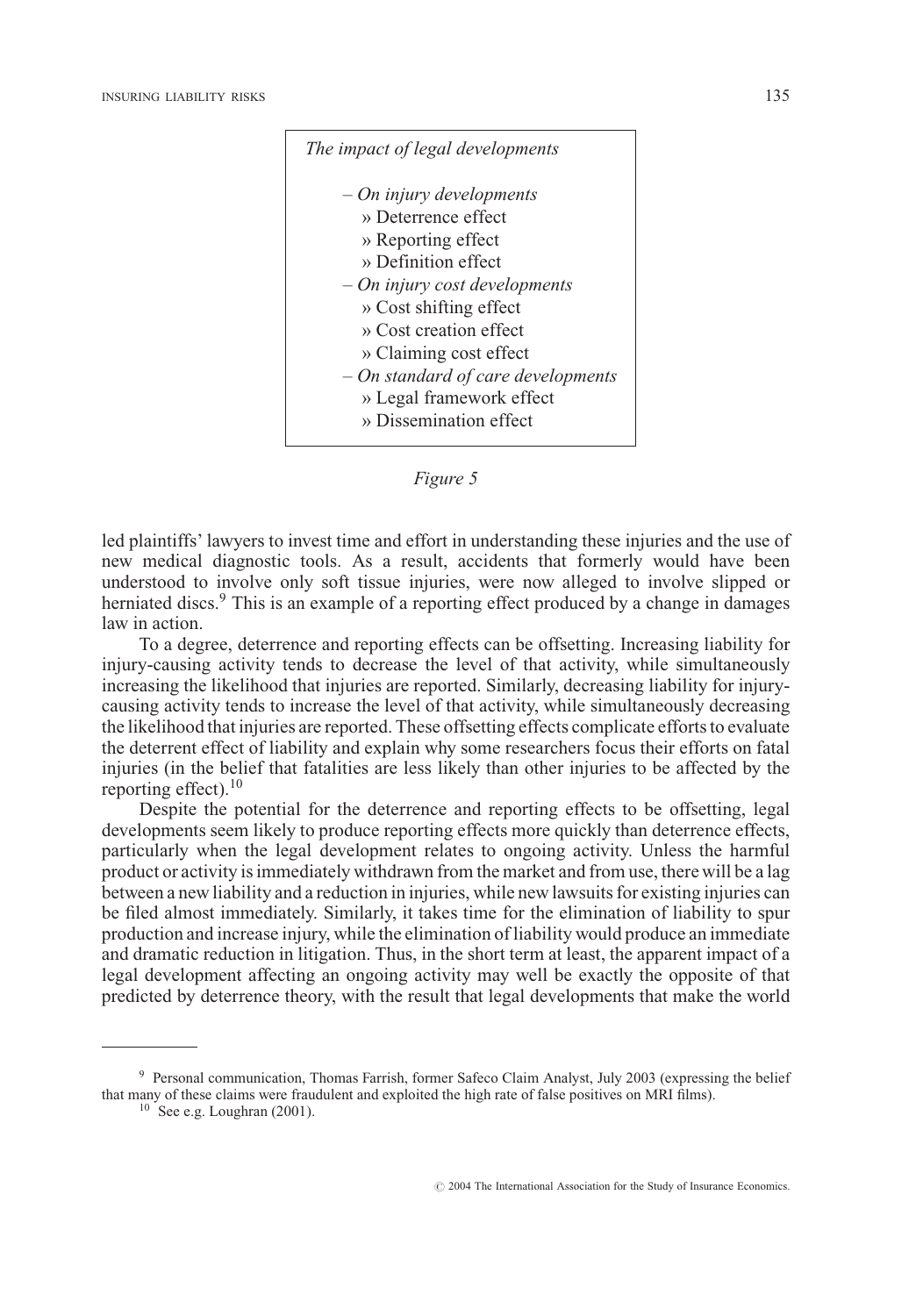safer for consumers place financial stress on liability insurers, and legal developments that provide financial relief to liability insurers tend to make the world less safe for consumers.

Legal developments also can affect what we understand to be an injury. Call this the injury creation effect. Ordinarily we might think of the definition of injury as being within the competence of the medical and allied professions (in the bodily injury context) or engineers (in the property damage context), but liability actions require courts to make decisions about the existence of injuries, sometimes long before scientists or engineers have reached a consensus. Regardless whether science eventually agrees, those decisions ''create'' injuries. Silicon breast implant litigation provides a dramatic, if cautionary, example. Before the litigation, silicon breast implant surgery was understood as a medical procedure. The litigation, however, framed this surgery, or at the very least the resulting presence of the implants in the body, as an injury.<sup>11</sup> Although subsequent medical research suggests that silicon breast implants in fact do not cause injuries of the sort claimed in the class action.<sup>12</sup> thousands of women in fact were compensated for this ''bodily injury''.

A related injury creation effect occurs when legal entrepreneurs link a health problem or issue with legally actionable behavior and identify the problem as a harm that can be monetized for the purpose of assessing damages. Fear of cancer and related medical monitoring costs incurred by individuals with minor, non-impairing asbestos injuries surely are the most expensive example of this phenomenon in recent years. This legal development ''created'' an enormous number of injuries, as people with no functional impairment and who are aware only that they have been exposed to asbestos are tested to determine whether they have developed scars on their lungs.<sup>13</sup> Of course, this legal development did not cause the scars to be there in the first place, but it did determine whether, or at the very least when, people learned of their existence.

Injury cost developments risk. Legal developments also can lead to injury cost developments. Legal developments can shift existing injury costs to (or away from) defendants, thereby bringing those costs into (or out of) the liability insurance pool. Call this the injury cost-shifting effect. Almost any liability law development can shift costs. Indeed, from an economic perspective, cost-shifting is the basic function of liability. Legal developments shift costs not only when the scope of liability is expanded or contracted, but also when there are changes in the kinds or proportion of injury costs that can be shifted in a liability action. "Law on the books" examples of the latter include changes in the rules affecting the relationship between liability insurance and other forms of insurance (e.g. subrogation rules and the collateral source rule), as well as changes in the rules regarding recovery for emotional injuries (e.g. the popular U.S.\$ 250,000 cap on non-economic damages). Law in action examples would include systematic changes in settlement or litigation behavior, or in case screening procedures by contingent fee lawyers.<sup>14</sup>

<sup>&</sup>lt;sup>11</sup> The silicon breast implant insurance coverage litigation expressly addressed the question whether the surgery itself was ''bodily injury'' within the meaning of the liability insurance policies of the manufacturers. The court deferred to the jury decision that the injury occurred at the time of the implant. In re Silicon Implant Ins. Coverage Litig., 667 N.W.2d 405, 416 (Minn. 2003).

<sup>&</sup>lt;sup>12</sup> *Ibid.*<br><sup>13</sup> See Carroll *et al.* (2002) at 23. See also, *Norfolk & Western Railway v Ayers*, 123 S. Ct. 1210 (2003).<br><sup>14</sup> For example, one explanation for the increase in average severity among medical malpractice

the past ten years is that plaintiffs' lawyers have become more focused on litigating more serious claims and more systematic about weeding out smaller claims. According to some plaintiffs' lawyers this change is a reaction to the 1980s tort reforms.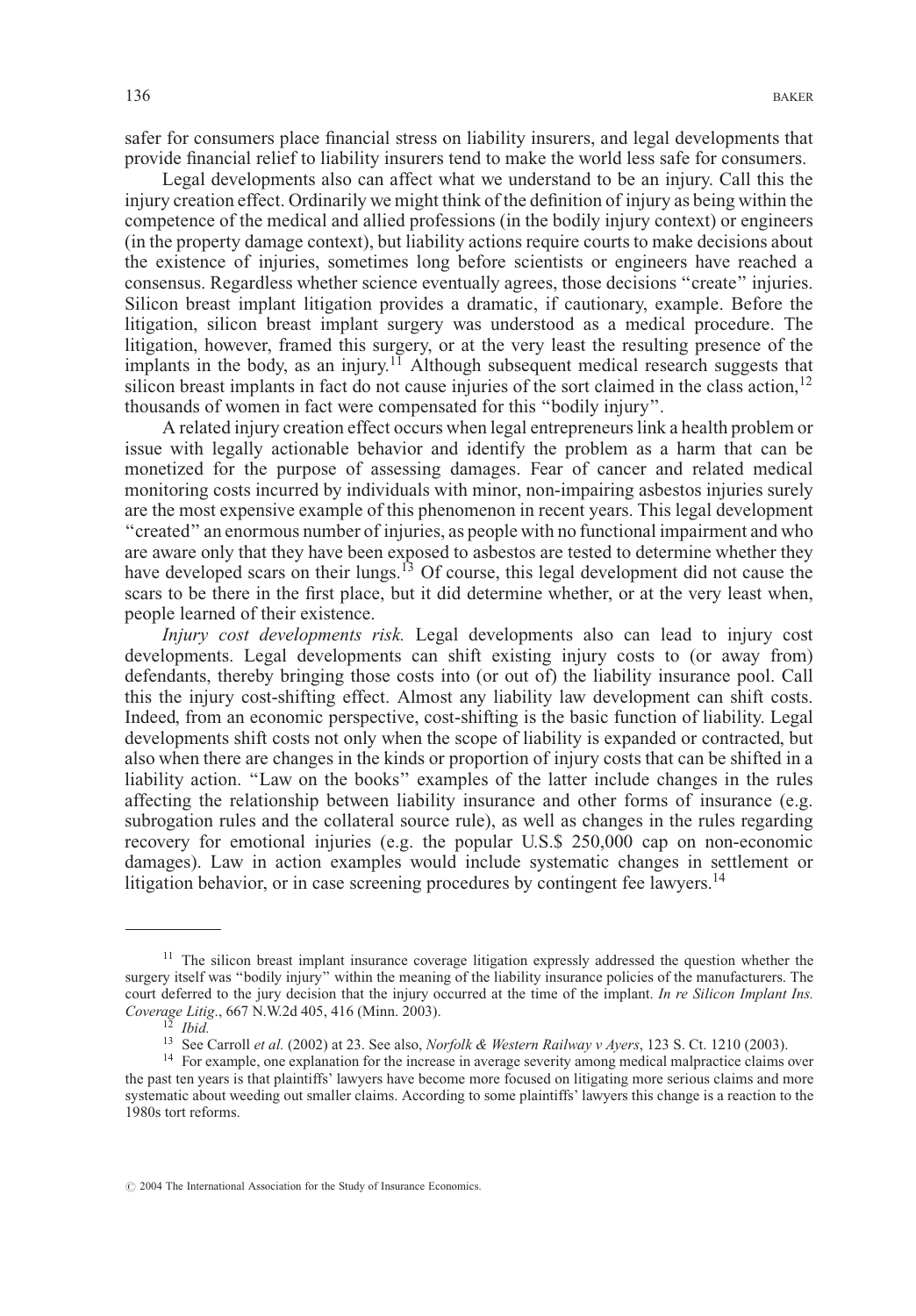In addition to *shifting* injury costs, legal developments can also *create* (or eliminate) injury costs, by affecting what people do to recover from injury. Call this the injury cost creation (elimination) effect. For example, some jurisdictions in the U.S. experimented in the mid-20<sup>th</sup> century with hybrid fault/no-fault automobile liability statutes. Under these statutes people with less serious injuries could only be compensated by their own automobile insurance companies on a ''no-fault'' basis (and were prohibited from bringing a tort action), while people with serious injuries had the option of bringing a tort action against the responsible driver. In those states in which the seriousness of the injury was determined according to the dollar value of medical expenses incurred because of the injury, people injured in automobile accidents increased the frequency and intensity of their medical treatments in order to get over the threshold. In part as a result, automobile insurance premiums in these states increased rather than decreased. Eventually, these ''dollar threshold'' no-fault statutes were repealed in some states. These repeals were directed at the elimination of compensation costs that were attributable to the incentives created by the dollar threshold.<sup>15</sup>

Legal developments also can increase or decrease *claiming costs*. Call this the claiming cost effect. Developments that decrease claiming costs facilitate cost-shifting and, in an important sense, reduce injury costs, while developments that increase claiming costs inhibit cost-shifting and increase injury costs. Properly understood, the true social cost of a legally actionable injury includes the claiming costs involved in shifting that cost to the legally responsible party. Developments that reduce claiming costs to the point where the injury costshifting becomes possible (such as class action innovations) therefore reduce the costs of injury, even if those developments increase the price of liability insurance by increasing the share of injury costs shifted from victims to liability insurers. Similarly, developments that increase claiming costs to the point where they inhibit cost-shifting increase the costs of injury even though those developments might well decrease the price of liability insurance.

Standard of care developments risk. Finally, legal developments also can lead to standard of care developments. Occasionally, there are developments in the basic legal framework governing the determination of the standard of care. Examples include the shift from the community standard of care to a national standard of care in medical malpractice and the changes in the standard of care for products liability adopted in Second Restatement of Torts.<sup>16</sup> On the whole, however, the legal rules governing the determination of the standard of care, such as the requirement in ordinary negligence actions that the behavior must be ''reasonable", tend to be relatively stable over the time periods that matter to liability insurers.<sup>17</sup>

The more significant effect that legal developments have on standards of care lies not in the occasional change in the broad legal framework, but rather in disseminating advances in the standards of care that were developed by actors, outside of courts, in the relevant field of action. Here, we can think of legal institutions as accelerating the rate of change, as actors adopt new techniques and procedures to avoid liability. One illustration of the potential effect of this kind of legal development on the standard of care comes from a recent paper written by members of the Harvard School of Public Health medical malpractice research team (Mello

<sup>&</sup>lt;sup>15</sup> Loughran, Note 11 above, at 7. For a discussion of reasons for repeal, see e.g. Connecticut General Assembly, 1993. For effects of the repeal see e.g. Carroll and Abrahamse (2001).<br><sup>16</sup> See Sheeley v Memorial Hospital, 710 A.2d 161 (R.I. 1998) (rejecting locality rule in favor of national

standard); Restatement (Second) Torts § 402A (adopting a new approach to products liability).<br><sup>17</sup> This is yet another area in which asbestos may present a contrast case, because of the extremely long latency

period for asbestos injuries.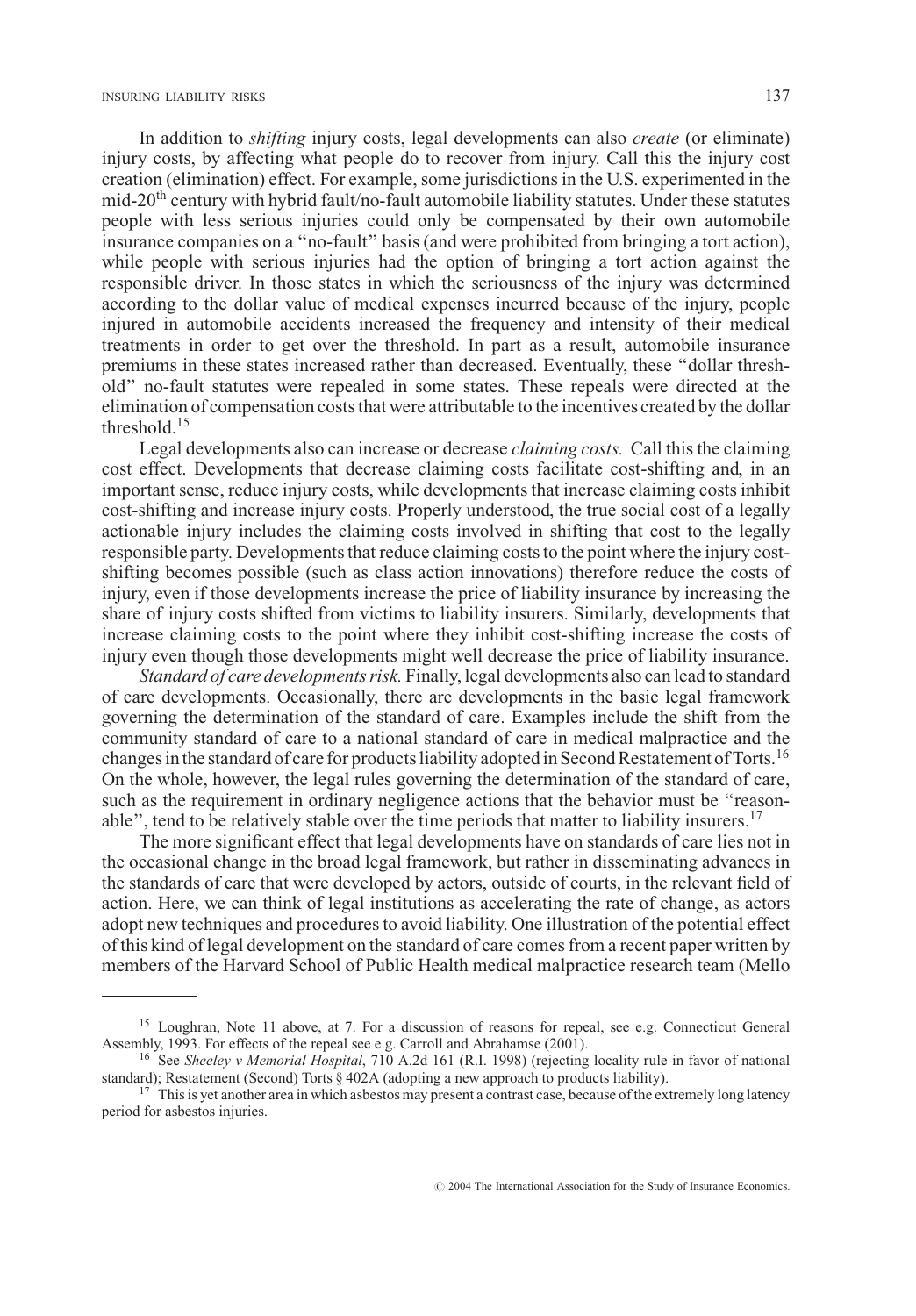et al., 2003). They caution the developers of the ''leapfrog''standards for medical safety to be aware that the aspirational standards that they propose for hospitals may be used (misused, in the researchers' view) in medical malpractice litigation as mandatory minimum standards of care. As this suggests, medical malpractice litigation can accelerate the dissemination of advances in the standard of care.

#### Claiming developments risk

A final aspect of liability developments risk, claiming developments risk, is both important and elusive. Given some existing propensity to claim, developments of the sort discussed so far can be expected to affect claiming behavior in a fashion that bears some relationship to how these developments affect the costs and benefits of claiming. Changes in claiming behavior that result from these other developments would not be claiming developments as I am using that term. "Claiming developments" are developments that affect the propensity to claim, conceptually independent of other aspects of developments risk.

All types of insurance face claiming developments risk. Fundamentally, this risk is traceable to the fact that there never can be a perfect match between the population eligible for insurance benefits and the population that makes a claim for the benefits. If all eligible people always applied, and no ineligible person ever applied, the claiming rate would correlate perfectly with the events that were insured against, and there would be no claiming developments risk. But, there are always some eligible people who do not make claims, and there are always some ineligible people who do. Changes in either direction lead future claim costs to vary from the baseline.

There are many reasons why people who are eligible do not make an insurance claim. Their lives may be in disorder. There may be stigma or other social costs associated with making a claim, so that making a claim does not seem like an ordinary or usual thing to do. They may choose not to interrupt their lives to do what is necessary to make a claim: a ''sick'' person may choose not to go to a doctor or a ''disabled'' person may prefer to keep working. They may not know that they are eligible, either because they do not know about the insurance or because the circumstances that trigger the right to the benefits may be ambiguous.

Similarly, there are many reasons why people who are not eligible do make an insurance claim. They may mistakenly believe they are eligible, either because the circumstances that trigger the right to the benefits are ambiguous or because they are poorly informed about the requirements. In addition, some claimants may be aware that they are not eligible, but file a claim nevertheless, in the hope that the insurer does not notice or else relaxes the eligibility requirements in their case.<sup>18</sup>

These examples suggest the following regularities with regard to claiming developments risk. The greater the stigma or other social costs associated with making a claim, the greater the number of eligible people who will not claim and the smaller the number of ineligible people who will claim. Conversely, the more ordinary or usual making a claim is understood to be, in other words, the decision to claim depends on how people believe that others feel about claiming. As a result, an increase in claiming may lead to a reduction in stigma, which leads to more claiming, and so on. In addition, the more ambiguous the eligibility

<sup>&</sup>lt;sup>18</sup> The social meaning of such knowingly "excess" claims is a complicated topic that lies beyond the scope of this essay. Insurers are likely to regard all such situations as fraudulent, but the subjective moral position of such applicants can vary over a wide range. Cf. Stone (2002).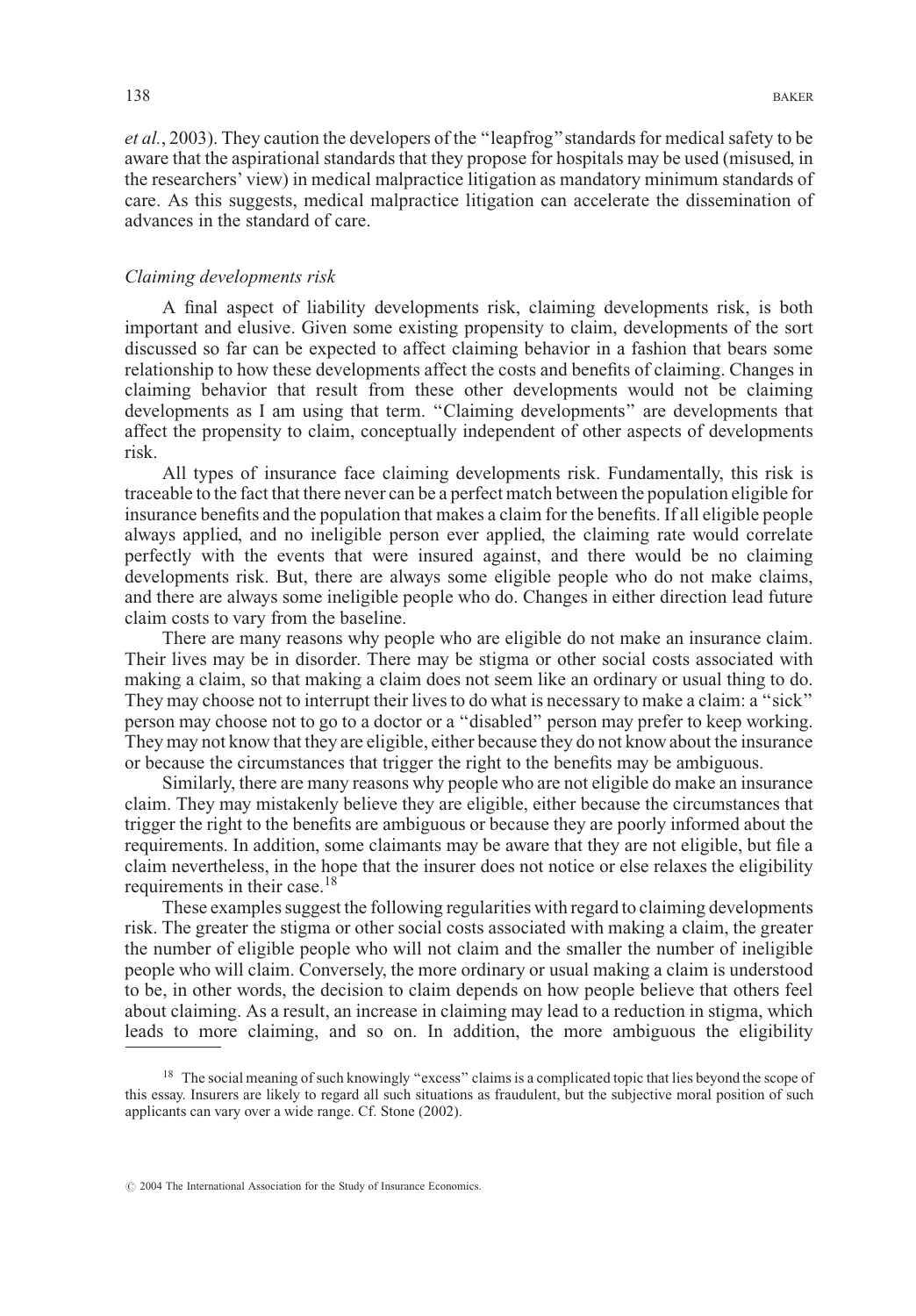requirements are, the more ineligible people will claim and the more eligible people will not. Finally, the greater the economic need of the population in question, the more ineligible people will claim and the fewer eligible people will not. Thus, changes in the social meaning of claiming, changes in the precision of the criteria for, and the quality of the information about, eligibility, and changes in general economic conditions, are all sources of claiming developments risk.<sup>21</sup> Further investigation is sure to identify additional sources.

#### Contract risk

Insurance involves the exchange of money for a promise. Because the insurer's promise will not (and cannot) be performed until the future, no one can be absolutely sure about the precise meaning of that promise at the point of contract. Several features of insurance arrangements exacerbate this ''contract risk''. First, in most lines of insurance it is impossible to articulate with precision the conditions that trigger the obligation of the insurer to pay a claim. Insurance contracts use terms with commonsensical meanings like ''property damage", "bodily injury", "medically necessary services", and "disability" that, as insurers have learned from experience, can be imprecise at the point of claim. Even if insurers were to replace broad, commonsense triggers with detailed descriptions of specific claim situations, they would regularly confront claims situations that are difficult, if not impossible, to predict in advance, placing stress on the application of the contract language. Second, in most lines of insurance, managing moral hazard requires insurers to draft exclusions to the coverage that is provided.<sup>19</sup> The combination of a broad grant of coverage and a series of exclusions crafted to manage moral hazard provides fertile ground for differences of opinion over contract meaning. Third, there is a tension between the sales and claims functions of insurance organizations that tends toward a broadening of the insurance promise at the point of sale and a narrowing at the point of claim. As a result, there are (at least) two sets of images and discourse that parties and courts can access when determining whether a claim is covered.<sup>20</sup> Finally, the societal interest in compensation contributes to uncertainty in the application of insurance contract language.

All other things being equal, this ''contract risk'' is proportional to the dimensions of the conceptual space between the risks of a given type that are faced by the insured, on the one hand, and the risks of that type that the insurance underwriter consciously intended to assume, on the other. After all, it is the gap between harm and coverage that motivates the insured to use the legal process to expand the insurer's understanding of the promise. The greater the gap is, the larger the motivation will be. In addition, the greater the rate of change in either the activities insured or the terms of the insurance contract, the greater the contract risk. Change in either the contract or the activities to which it applies means that there is no longer a settled contextual meaning of the contract upon which the parties can rely.

Liability insurance does not appear to differ systematically from other forms of insurance in most of these regards. Where liability insurance does differ, however, is in the pressure exerted by the societal interest in compensation. This pressure follows from the fact that, from a societal perspective, liability claimants are important beneficiaries of liability

<sup>&</sup>lt;sup>19</sup> See Heimer (1985). Cf. Baker (1996).<br><sup>20</sup> See generally, Baker (1994).<br><sup>21</sup>cf. Donahue and Siegelman (1991) (explaining increase in employment discrimination claims during the period from 1970 to 1989 despite the apparent decline in discrimination).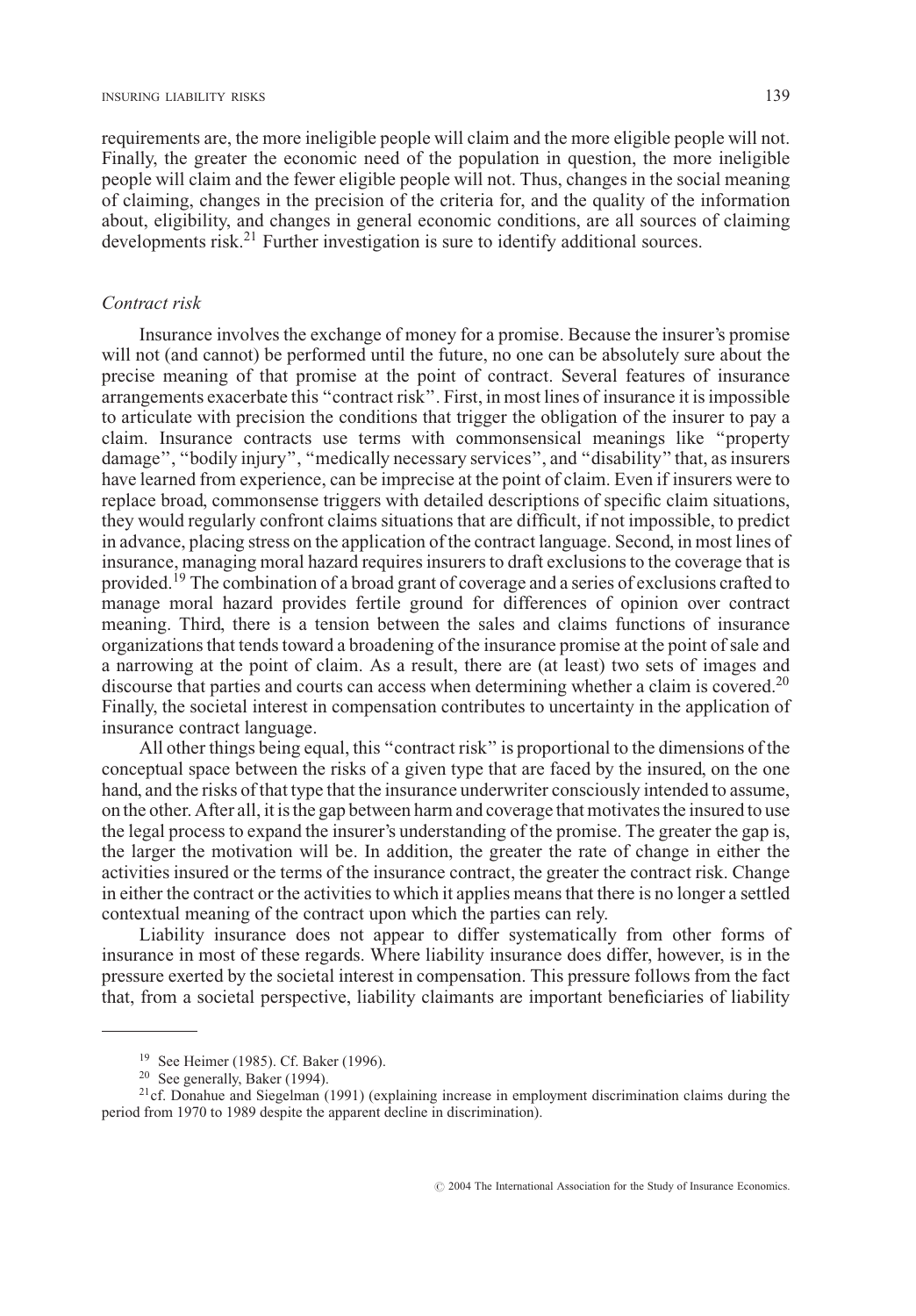insurance contracts. It is liability insurance that makes liability law a risk-spreading system, and a liability insurance contract does not spread risk unless it pays claims.<sup>22</sup> Thus, liability claimants are, in an important (but not necessarily formal legal) sense, third-party beneficiaries of liability insurance contracts.

Other types of insurance contracts also regularly have third-party beneficiaries. But the third-party beneficiaries of these other insurance contracts tend to have formal relationships with the policyholder, typically contractual or familial (such as an employer, spouse or parent). The existence of these formal relationships strengthens the equitable position of the insurer seeking to strictly enforce the insurance contract. A contractual relationship between the third-party beneficiary and the policyholder gives the beneficiary the possibility of control over the policyholder's choice of insurance contracts. And a familial relationship between the beneficiary and the policyholder is typically (even if sometimes wrongly) understood to mean that the policyholder is acting in the best interests of the beneficiary in selecting the insurance. This possibility of control or apparent alignment of interest allows a strict construction of these other insurance contracts to rest more easily on the bedrock of consent that remains so important to contract law (cf. Kessler, 1993).

In contrast, the injured parties who are the beneficiaries of liability insurance contracts only rarely are in a contractual or familial relationship with the policyholder and, thus, will not be understood to have had the possibility of control or an alignment of interest. Thus, strict construction of liability insurance contracts against the interests of these third-party beneficiaries rests less easily on the bedrock of consent. As a result (all other things being equal), liability insurers can be less confident about the meaning of their insurance contracts in any particular context unless and until the contracts have been tested in litigation over the meaning of the contract in that context.<sup>23</sup> Changing either the contract or the context leads the contract risk to reappear.

#### Financing risk

The discussion so far has focused on risks that affect the liability side of the insurance business. To recap, the baseline risk is the risk of loss based on past experience, assuming no change; developments risk is the risk of change in the rate or cost of loss during the insured period; and contract risk is the risk that the definitive legal meaning given to the insurance contract in the future will vary from that assumed by the insurer at the time of sale.

Insurers also face substantial risks on the asset side of their business. The category of ''financing'' risk encompasses that asset-side risk. Two important aspects of financing risk are investment risk and underwriting cycle timing risk. Undoubtedly, there are other asset-side risks that I have overlooked.

Investment risk. Insurers receive money, today, in return for the promise to pay claims in the future, and they invest that money in the meantime. This leads to investment risk, which is

<sup>&</sup>lt;sup>22</sup> It is commonplace for economic analysts to note that first-party insurance is a more efficient approach to risk-spreading (i.e. compensation) than liability insurance and then to focus exclusively on the deterrence (cost internalization) aspects of liability. See e.g. Shavell (2000) at 178. A realistic account of liability insurance, however, must acknowledge that compensation is widely regarded as one of the primary goals of liability law.<br><sup>23</sup> The "all other things being equal" caveat should be taken seriously. For example, compare the uncertainty

faced in litigating one of the many relatively untested exclusions in a commercial property insurance policy with the uncertainty faced in litigating standard liability insurance exclusions (which have been tested in countless court cases).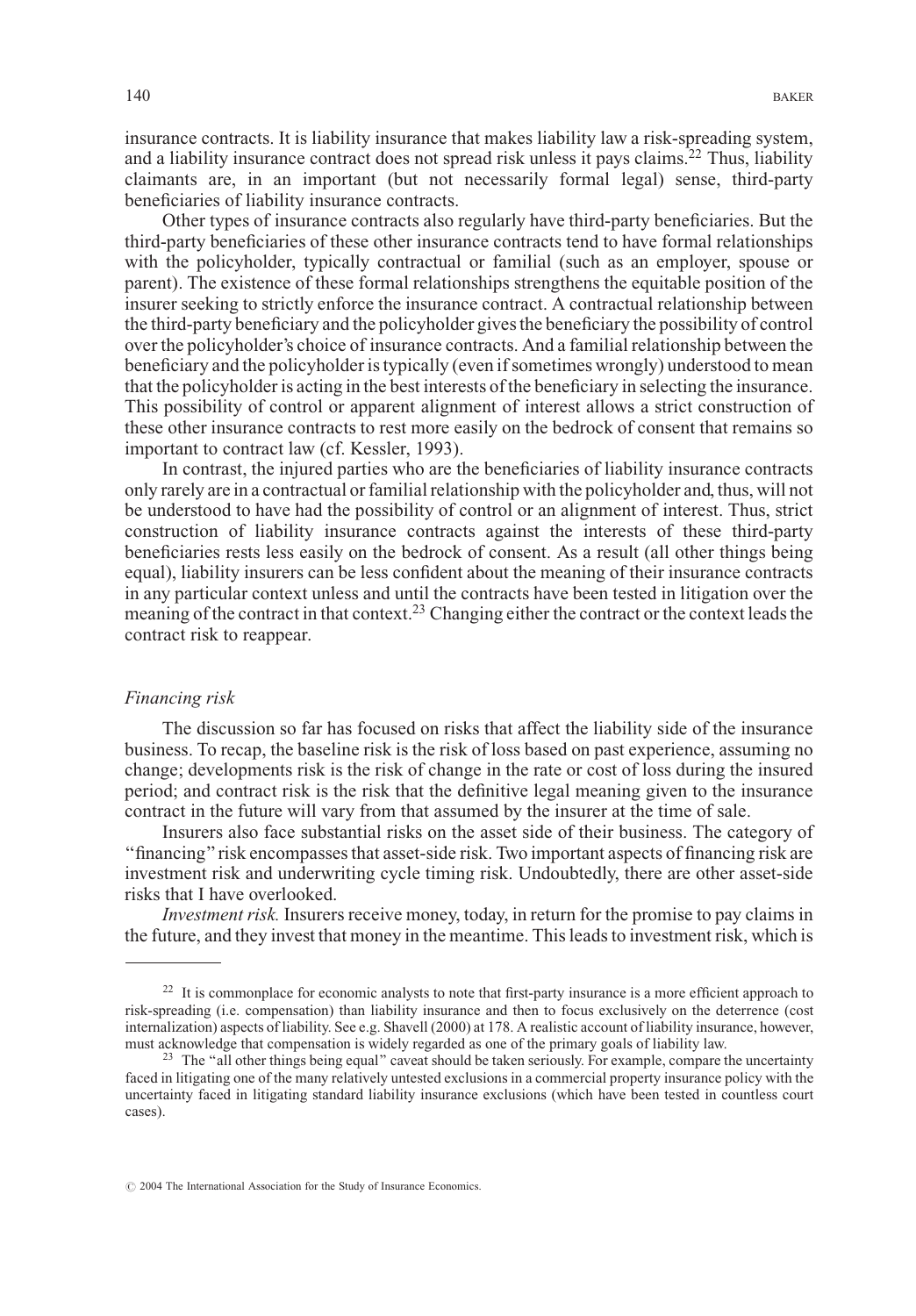the risk related to changes in the value of, or income earned on, invested funds. Insurance premiums are based, not only on the baseline risk and a projection of developments risk, but also on projections regarding the value of assets in which the money is invested and the income that is earned on those investments (as well as administrative costs, which this essay otherwise ignores).

All other things being equal, the investment risk will be proportional to the amount of assets under investment and the length of time between collecting premiums and paying claims. As compared to many other forms of insurance, liability insurance requires insurers to invest premiums for a longer period, thereby exposing them to greater investment risk.<sup>24</sup> Property, health, and term life insurers make the vast majority of their claim payments within 12 months after the end of a one-year policy period;<sup>25</sup> as long as these insurers match their assets to their liabilities, they should have comparatively little investment risk. In contrast, liability insurance claims tend to be slower to come in and slower to resolve, with the result that there is a much longer time between collecting premiums and paying claims. This pattern varies considerably among lines of liability insurance, with automobile liability insurance claim payment patterns looking much more like property insurance claim payment patterns than general liability or medical liability insurance.

Underwriting cycle timing risk. Partly as a consequence of cycles in investment returns, and for other reasons that relate to the uncertainty that is inherent in taking money today to pay claims in the future, there are cycles in the pricing of insurance, commonly referred to as ''underwriting cycles'' (Harrington and Niehaus, 2000; Cummins et al., 1991). During some periods, competitive dynamics in the market lead insurers to charge premiums that are below cost (the "soft" part of the cycle) and, during other periods, insurers are able to charge premiums that are above cost (the ''hard'' part of the cycle). In the long run, premiums must cover costs, but insurance policies typically are priced on a year-by-year basis, so that the contracts sold in any particular year will involve an underwriting cycle timing risk. The underwriting cycle timing risk is the risk that the price charged for the insurance will either be above or below cost because of the ''position'' of the insurance underwriting cycle at the time the insurance was sold.

The precise causes of insurance underwriting cycles are poorly understood. The leading causes suggested by economists are interest rate cycles and capital shocks (e.g. catastrophe losses), but it is generally acknowledged that these factors only partially explain the cycle and that they provide better explanations for the ''hard'' part of the cycle than the ''soft'' (Harrington and Niehaus, 2000). Industry observers have tended to rely on behavioral explanations such as herd behavior and the winner's curse, which provide more complete (but difficult to test) explanations for the cycle, and for the soft part of the cycle in particular (Stewart, 1984; Fitzpatrick, 2003; cf. Harrington and Danzon, 1994).

The analysis of liability developments risk above lends credence to the behavioral explanation. The forms of liability insurance with the most extreme underwriting cycles (e.g. medical malpractice and products liability) are also those that face the greatest developments

<sup>&</sup>lt;sup>24</sup> For bonds held to maturity and matched to liabilities, the only investment risk will be insolvency risk. Other assets cannot be matched as closely to liabilities. For these other assets, the longer the duration of liability, the greater the investment risk.<br><sup>25</sup> The exception for property insurance policies are catastrophes, which require property insurance companies

to hold large reserves for infrequent, very expensive events. These reserves may explain the fact that property insurance underwriting cycles are more severe than life and health insurance underwriting cycles. See Jaffee and Russell (1997) for an illuminating discussion of why insurers may not hold adequate catastrophe reserves.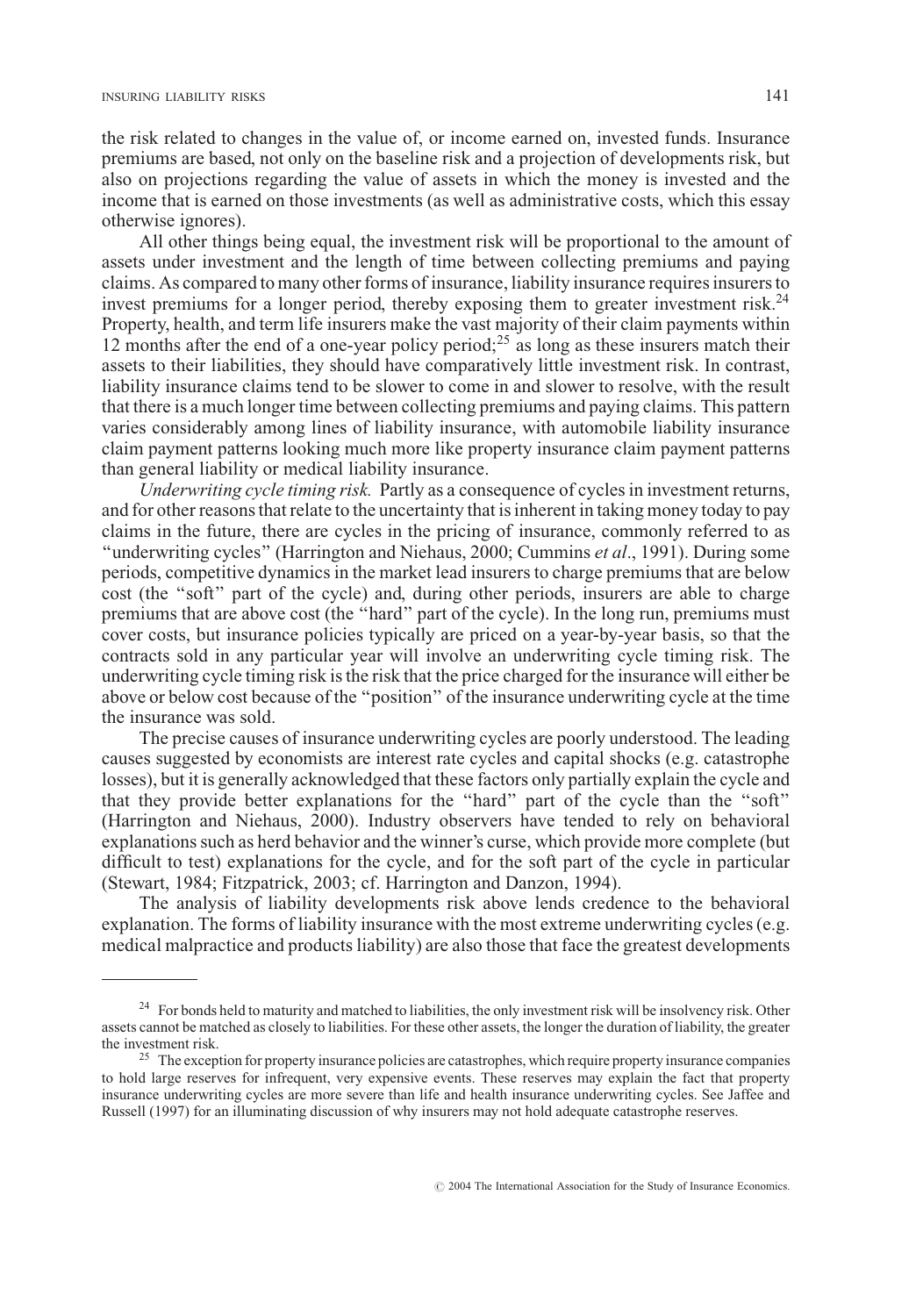risk and, thus, the greatest uncertainty at the time of sale about the ultimate costs of the insurance. The greater the uncertainty, the more room there is for the behavioral pressures of the underwriting cycle to influence assumptions about the future, hence the wider the swings of that cycle.

#### Conclusion: liability insurance and insurability

As noted in the introduction, prior work has done much to explain the uncertainties of liability insurance in terms of the duration of liability: the longer the duration of liability (the longer the "tail" in the language of the trade), the longer the time between pricing the insurance coverage and discovering what providing that coverage actually costs. Yet it is not the duration of liability, per se, that creates the uncertainty. After all, life insurance contracts have a much longer duration of liability than liability insurance contracts (apologies for the double use, and meaning, of the word ''liability'' but I did not invent these terms), yet life insurers tend not to worry very much about developments risk, in marked contrast to liability insurers. On the other hand, life insurers tend to worry much more about investment risk than liability insurers, because life insurers attempt to squeeze more competitive advantage out of asset management.

As this suggests, extending the duration of liability does not create risks; it magnifies them. A long duration of liability matters because it magnifies developments risk, contract risk, and financing risk. A long duration of liability creates insurability problems only to the extent that insurers lack confidence in their ability to manage those risks over that duration.

In discussing insurability, it is helpful to keep in mind the pragmatic observations of Walter Karten in *The Geneva Papers*, who emphasized that "insurability knows no basic formula'' and ''insuring risks is not a matter of general laws, [but] rather a problem of deciding'' (Karten, 1997, at 516). In other words, insurability cannot be determined by careful application of neutral principles to objective facts (even assuming that there are such things), because nothing is insurable unless and until there is an insurer willing to accept the risk at a price that the entity bearing the risk is willing to pay. This does not mean that nothing useful can be said about the conditions affecting insurability, simply that all such statements must be regarded as provisional and that there is an unavoidably subjective element to insurability.

For liability insurance, it is only developments risk, and the magnification of the effects of that risk through the underwriting cycle, that appears to raise significant insurability concerns at present. While baseline risk, contract risk, and investment risk are, of course, very important to an overall understanding of liability insurance arrangements, they do not pose a threat to insurability. If the baseline risk is high, then the value of insurance is sure to be high, and the only ''insurability'' problem is affordability. Demonstrating that contract risk does not pose a threat to insurability is less straightforward, but aside from hyperbolic statements based on a misunderstanding of insurance contract law,  $^{26}$  there does not appear to be concern about

<sup>&</sup>lt;sup>26</sup> See e.g. Karten (1997) at 521 ("I doubt that any single insurer or association will ever succeed in wording covenants that withstand [sic] before a U.S.-American jury"). In the U.S. legal system, juries do not interpret contracts, judges do. While U.S. judges are responsive to the contract risk factors addressed in the text, a careful analysis of U.S. insurance law decisions reveals a picture that is inconsistent with the image of lawless, ad hoc and reflexively pro-policyholder decision-making apparently held by some insurance company executives. See generally, Baker (1994), especially at pp. 1416-1418 and notes 77 and 78.

While it is undeniably the case that U.S. judges, on very rare occasions, refuse to give effect to exclusionary language in standard form insurance policies, those decisions almost invariably can be justified on the basis that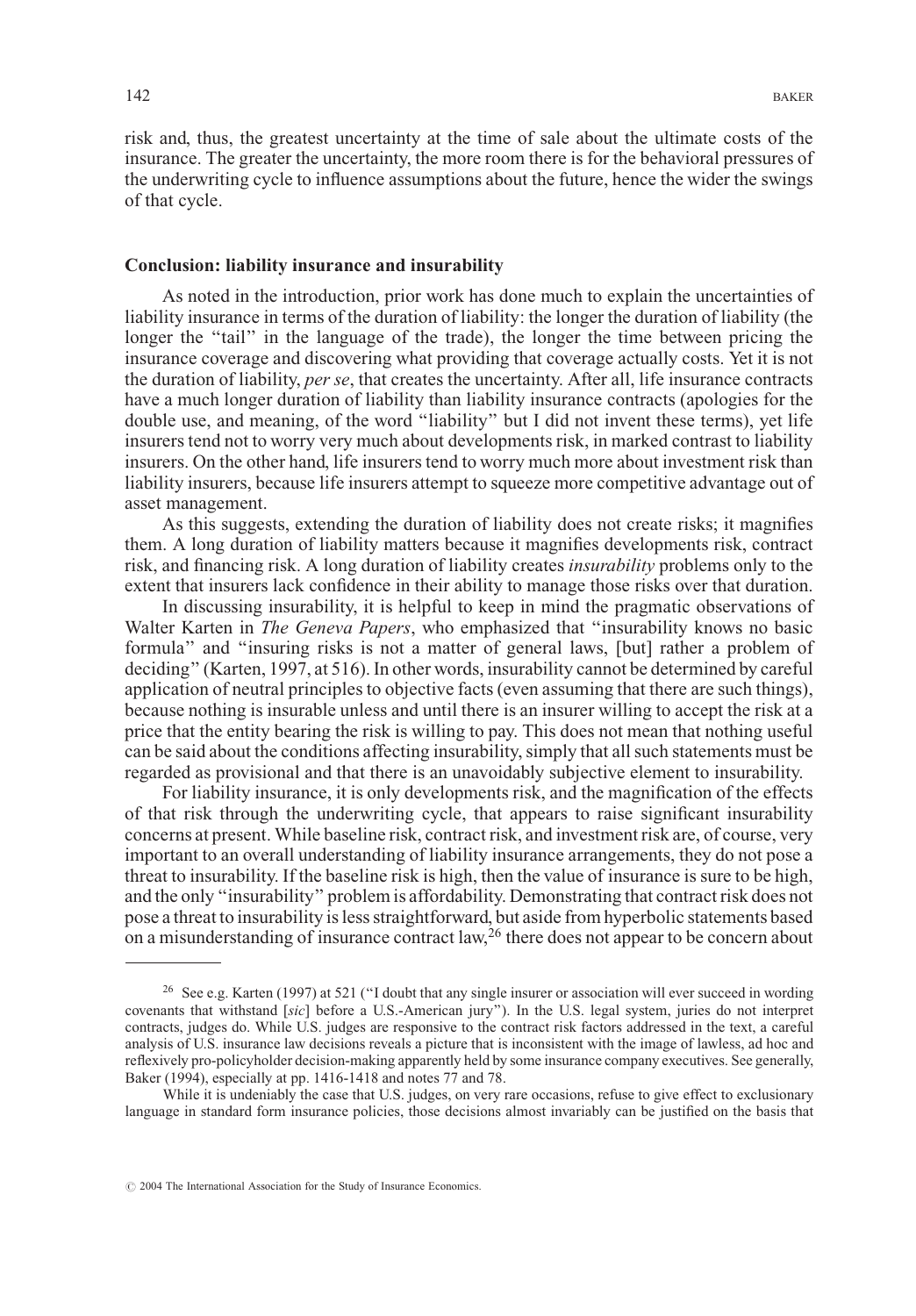the ability of insurers to manage contract risk.<sup>27</sup> Contracts need to be priced to take account of the contract risk factors addressed above; and continual attention must be paid to the treatment of contract language by the courts. But for insurability purposes, we can set those issues aside. Similarly, although investment risk is hardly irrelevant to the liability insurance business, I am aware of no suggestions that it poses an insurability problem.<sup>28</sup>

What we find instead are suggestions that liability developments risk threaten the ability of liability insurers to offer certain kinds of insurance, most notably in the U.S. at present, medical liability insurance.<sup>29</sup> According to some sources, claim costs are increasing so rapidly and surprisingly that insurers lack confidence in their ability to price the risk (GAO,  $2003$ ). While claims of this sort are always subject to professional doubt,<sup>30</sup> examining the medical liability insurance situation helps illustrate the challenge posed by development risks to liability insurance (and in the process shows how the framework developed in the main part of this essay can be used to compare the risks posed in different fields of activity).

#### Medical liability developments risk

In considering the insurability of medical liability risks, it is worth asking ''compared to what?" A good place to start the comparison is automobile liability, the largest liability insurance line in the U.S., and one that, absent extreme political interference in rate-setting, seems not to pose insurability problems.

It is commonly and casually observed that medical liability insurance has a longer tail (duration of liability) than automobile liability insurance and that this explains the difference in the relative stability of auto insurance prices as compared to medical liability insurance. That medical liability insurance has a longer tail is certainly true when medical liability insurance is sold on an occurrence basis. Occurrence-based liability insurance coverage generally provides protection against claims that arise out of harm that occurred during the policy period, regardless of when a claim based on the harm is made. And the nature of medical liability is such that insurers often to do not learn about claims until many years after

insurers sold the insurance policies in question in a manner that reasonably led consumers to believe that they would have insurance to cover the risk in question: see e.g. C Fertilizer, Inc. v Allied Mutual Insurance, 227 N.W. 2d 169 (Iowa 1975). Alternatively, insurers may have led the insurance regulators that approved the form to believe that the exclusion would not apply to the kind of claim in question: see e.g. Morton International v General Accident Ins. Co. of America, 629 A.2d831 (N.J. 1993). These two cases represent the most extreme examples of ''judicial activism'' in insurance contract interpretation in the U.S. In my view, both are correct decisions. Whether I am right or not, however, a careful analysis of these cases and the far more numerous cases adopting a formal approach to insurance contract interpretation should alleviate concerns about the ability of insurers to manage insurance contract risk.<br><sup>27</sup> Even in the asbestos arena, the problem for insurers was not contract risk. While insurers are underst

disappointed with some of the asbestos insurance coverage decisions of the courts, these results are attributable in large part to the fact that the insurance contracts were not drafted (or priced) with massive asbestos-type liabilities in mind. Thus, it cannot be said that the courts have interpreted the contracts contrary to insurers' intent, because the

insurers could have had no specific intent with regard to these unforeseen risks.<br><sup>28</sup> In a recent issue of *Sigma*, Swiss Re reports that no reinsurer has ever failed because of asset side risks (Swiss Re, 2003).

<sup>&</sup>lt;sup>29</sup> See e.g. Swiss Re presentation at Geneva Assembly, June 2003; cf. Holsboer (1995) at 410.<br><sup>30</sup> See e.g. Faure (1995) at 459; see also Cane (1989).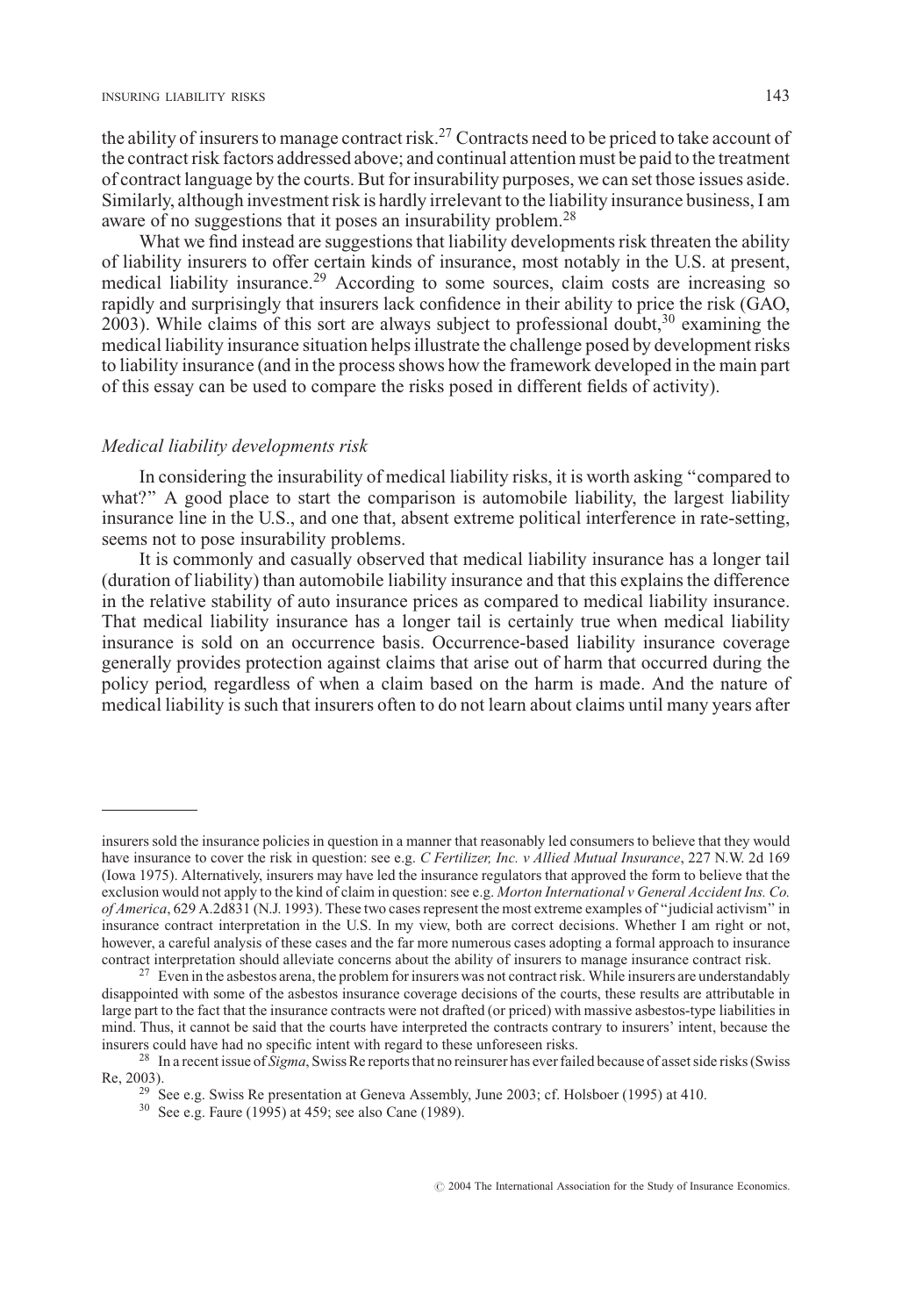the harm began.<sup>31</sup> In contrast, insurers almost always learn about automobile liability claims relatively shortly after the harm.<sup>32</sup> Thus, with the occurrence form of medical liability insurance coverage, medical liability insurance has a longer duration than automobile liability insurance (because of the longer delay between the policy period and the time claims are made).<sup>33</sup>

The switch to the ''claims-made'' form of medical liability insurance eliminates this difference, however.<sup>34</sup> A claims-made policy provides coverage only for claims made during the policy period, so all of the medical liability claims covered under a claims-made policy must be made during the policy period. Thus, with a claims-made policy medical liability insurance, the period between the time of the negligent act and the time of the resulting claim no longer matters to the duration of liability. Yet automobile liability policies continue to cover claims arising out of an automobile accident, regardless of when the claim is made, so on that count at least automobile liability insurance would seem to have the longer duration of liability.

There remains a crucial difference between automobile and medical liability claims that cuts in the opposite direction. Most automobile liability claims are resolved relatively soon in time after they are made, while most medical liability claims take several years or longer to resolve.35 In large part this is because most auto liability claims are for relatively minor injuries, with relatively small amounts of damages,  $36$  and there appears to be a wellfunctioning system for settling those claims quickly. In addition, when the damages from an automobile accident are very substantial, the relatively low automobile liability policy limits purchased by many consumers means that the insurer pays the policy limit to the victim relatively quickly (as compared to medical liability cases at least). Thus, in order for an automobile liability claim to take very long to resolve, one of two conditions must hold. Either there is a breakdown in the local understanding among insurance companies and personal injury lawyers about the valuation of automobile injuries, or there is the combination of a serious injury and a large automobile insurance policy. Medical liability claims, in contrast, are almost never paid without litigation and are almost never brought by experienced lawyers

<sup>&</sup>lt;sup>31</sup> Reasons for this include the fact that some injuries do not become apparent until years after the acts that caused them (which extends the period during which a claim legally can be brought) and that it can be very difficult to find a lawyer willing to bring a medical malpractice action. This latter fact is contrary to industry lore; some of the

reasons why it is difficult to find a lawyer are explored in Werth (1998).<br><sup>32</sup> Because injuries from auto accidents are obvious, an automobile insurer can be completely certain that all of the claims from a given policy year will be made within the number of years that corresponds to the statute of limitations in the given jurisdiction, and experience suggests that most of the claims will be made within the first year after the accident, in part because it is so easy to find a lawyer willing to bring an automobile case.<br><sup>33</sup> Recent insurance industry loss statistics illustrate this point. The industry estimates that it will ultimately

pay U.S. \$ 51.2 billion to indemnify its policyholders from automobile accidents that occurred in 1998. Of that U.S. \$ 51.2 billion, U.S. \$ 40.7 billion, or nearly 80 per cent, was settled and paid by the end of 2000. By contrast, the industry settled and paid only 17.5 per cent of estimated liabilities from occurrence-based medical malpractice

policies over the same time period: A.M. Best (2001), at 232–243.<br><sup>34</sup> There remains a substantial amount of occurrence based medical liability coverage in the U.S. market (A.M. Best, 2001, at 216). The following discussion applies only to claims-made coverage. <sup>35</sup> The insurance industry settled nearly 80 per cent of its 1998 automobile liabilities by the end of 2000: see

Note 32 above. It settled and paid only 51.5 per cent of its claims-made medical malpractice liabilities in the same period (A.M. Best, 2001, at 232–243).

 $36$  In 1996 the insurance industry paid U.S. \$ 45.1 billion to settle 13.8 million private passenger automobile claims – an average of only U.S. \$ 3,478 per claim (A.M. Best, 2001, at 237). Many automobile liability insurance claims are for property damage only.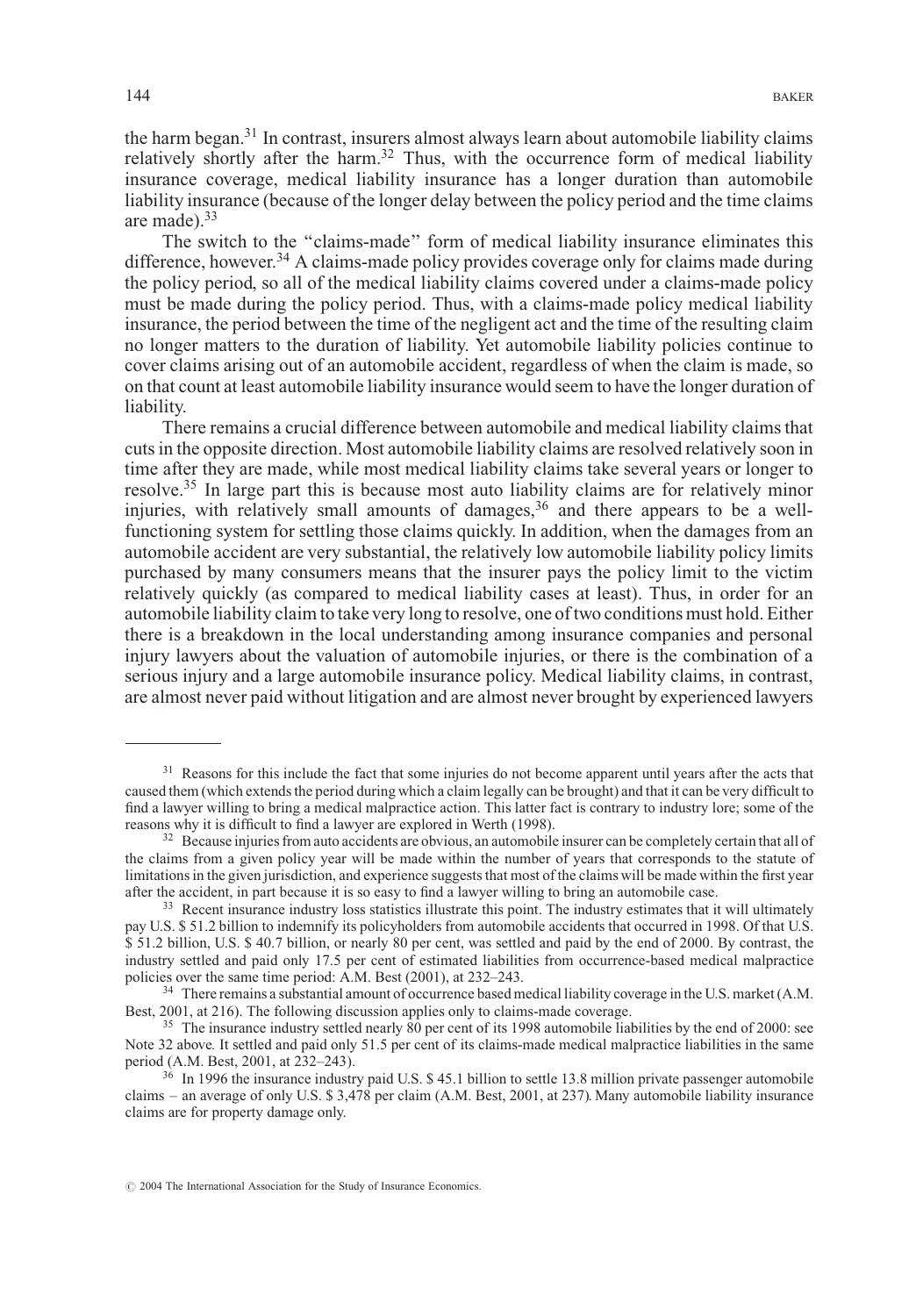unless the injuries are substantial,  $37$  with the result that the average time between making a claim and making a payment is much longer (see e.g. Werth, 1998).

On average, then, the duration of liability remains longer in medical liability insurance than in auto liability insurance, even with the shift to claims-made medical liability insurance coverage.<sup>38</sup> But that difference disappears for larger automobile liability claims paid under automobile insurance policies with higher limits. Indeed, for the most serious automobile accident claims and the highest value policies, the duration of liability is likely to be longer for automobile liability. Lawyers tend to delay filing suit in serious injury cases until they are able to determine the full extent of permanent disability. This means that up to the full period of the statute of limitations needs to be added to the period required to resolve the claim in order to determine the duration of liability for serious automobile liability claims.

Yet there is no talk of "crisis" in high-limit auto liability insurance policies,<sup>39</sup> apparently because insurers are sufficiently confident of their ability to price auto liability developments risk. Working through the liability developments risk framework helps explain why. The comparatively stable automobile technology means low injury and standard of care developments risk. The comparatively stable state of automobile accident law (both on the books and in action) means low legal developments risk. And a mature and widespread automobile claiming system means low claiming developments risk.

By contrast, medical technology and practice are advancing, creating significant injury and standard of care developments risk. Medical liability law appears to be in the process of changing in a number of directions, creating significant legal developments risk. $^{40}$  And the ratio between medical malpractice claims and medical malpractice incidents is so low,<sup>41</sup> and the future social norms about medical claiming so uncertain, that claiming developments risk may well be the most significant aspect of liability developments risk of all.

The only aspect of liability developments risk that appears to be roughly similar for medical liability and serious automobile liability claims is injury cost developments risk. Although medical malpractice damage awards traditionally have been higher than automobile or products liability awards for similar injuries (Dewes et al., 1995, at 100), the current debates over medical malpractice reform has not produced evidence that the gap is changing. Moreover, there is no obvious reason for the gap to have increased.<sup>42</sup> Yet, ironically, injury costs development risk is the focus of efforts to address the rising cost of medical liability insurance, namely the effort to enact a statutory cap on the amount of damages that can be

<sup>41</sup> See e.g. Weiler *et al.*, 1993.  $\frac{42}{4}$  Given the other developments in the medical liability area and the continuing effects of the 1980s era tort reforms, the increase in severity among medical malpractice claims is more plausibly explained by greater selectivity among plaintiffs' lawyers as well as medical price inflation.

<sup>&</sup>lt;sup>37</sup> The median medical malpractice payment in 1996 was U.S. \$72,500, more than 20 times greater than the average automobile liability claim: Div. of Practitioner Databanks, U.S. Dep't of Health & Human Servs., National Practitioner Databank Public Use Data File (March 2003), available at  $http://www.npdb-hipdb.com/publicdata.html$ .<br><sup>38</sup> See Note 35 above.<br><sup>39</sup> It is always difficult to prove a negative. If there were such a crisis it would affect personal lines u

insurance policies first. <sup>40</sup> An example of a ''law on the books'' legal development is the partial erosion of the special rule in medical

malpractice cases in which the standard of care is determined only by reference to customary practices in the medical field (Mello et al., 2003). An example of a ''law in action'' legal development is more effective case selection by existing medical malpractice specialists (allegedly in response to the 1980s era tort reforms) which is one explanation for the higher average size of settlements (discussion at roundtable sponsored by Insurance Law Center and The Geneva Association at New York University Law School, August 2002). This latter development is almost certainly going to draw other personal injury lawyers into the field.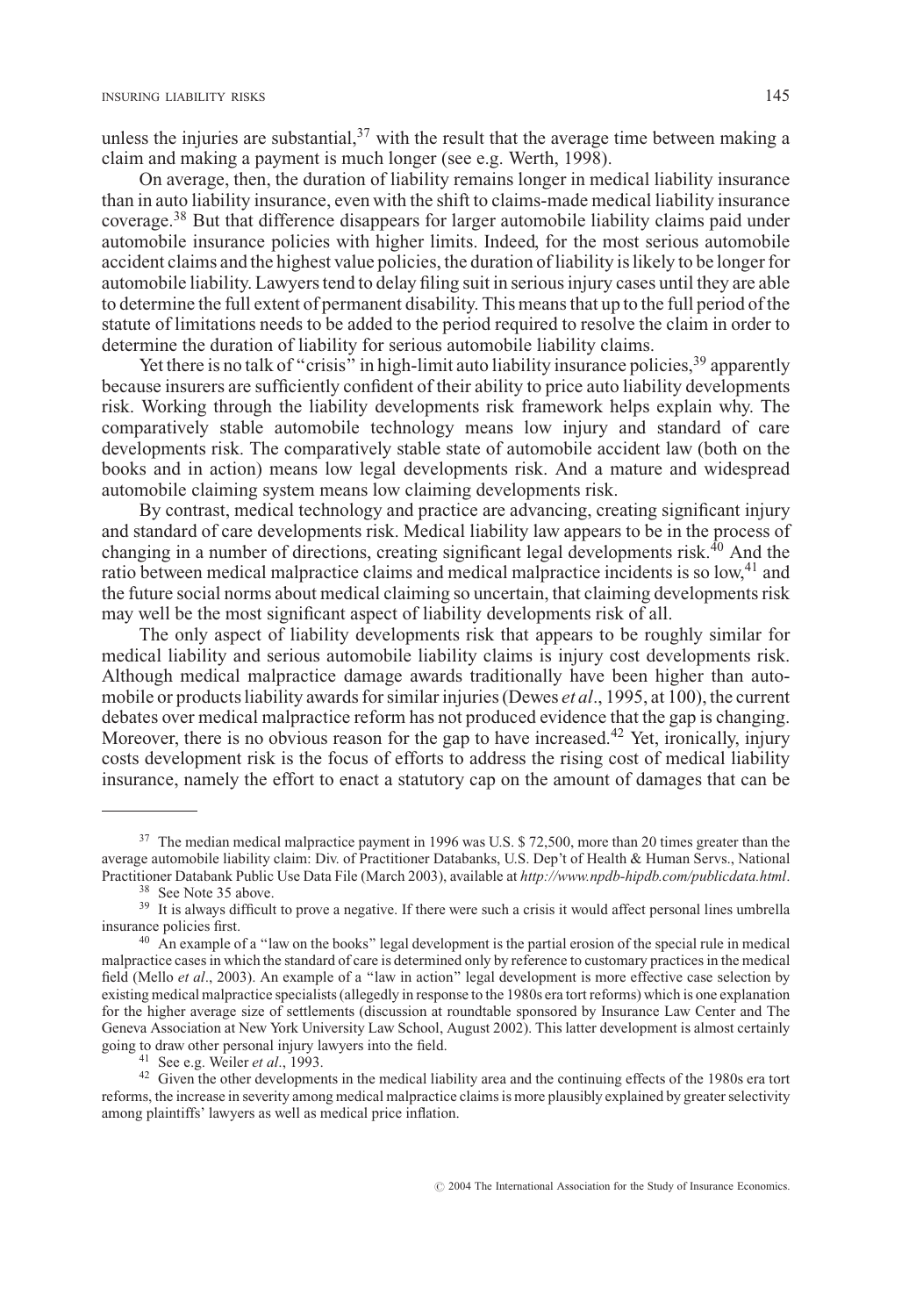*Auto vs. medical developments risk* • *Auto liability developments risk*  $-$  Stable technology  $=$  low injury and standard of care developments risk  $-$  Stable acident law  $=$  low legal developments risk  $-$  Mature claiming system  $=$  low claiming developments risk • *Medical liability developments risk*  $-$  Advancing technology  $=$  high injury and standard of care developments risk  $-$  Evolving law (on books and in action)  $=$  high legal developments risk  $-$  Many injuries  $+$  few claims  $+$  evolving social norms  $=$ high claiming developments risk

Figure 6

awarded for pain and suffering (GAO, 2003). If pain and suffering damages really posed such a threat to insurability, then there would be cost and availability problems in the high-limit automobile liability insurance market as well. The situation calls to mind that of the homeowner who, when asked why he was using a hammer to fix a leaking pipe, replied ''That's the only tool that I have''.

#### A call for research

If liability insurers are to move beyond hitting leaking pipes with hammers, they need a better understanding of liability developments risk and what they can do to manage that risk. For that they need more research, particularly more research on liability law in action. Most people associate legal research with an effort to discover what legal rule governs or should govern a particular type of situation. Without denigrating that type of ''law on the books'' research, which remains very relevant to legal practice, there are other types of legal research that are more relevant to insurers attempting to create and price liability and related types of insurance. These other aspects of research are more directed at law in action. This ''sociolegal'' research attempts to describe tort and compensation as a social field, with less concern about what tort law ought to be and more concern about the scope, extent and social meaning of tort law as it exists in the world (e.g. Saks, 1992).

Some of the topics addressed in socio-legal research include:

- why/when people claim: the process of naming, blaming and claiming;
- tort litigation statistics: what we do and do not know about the extent of tort litigation;
- study of tort institutions: how the norms and social structures of the personal injury bar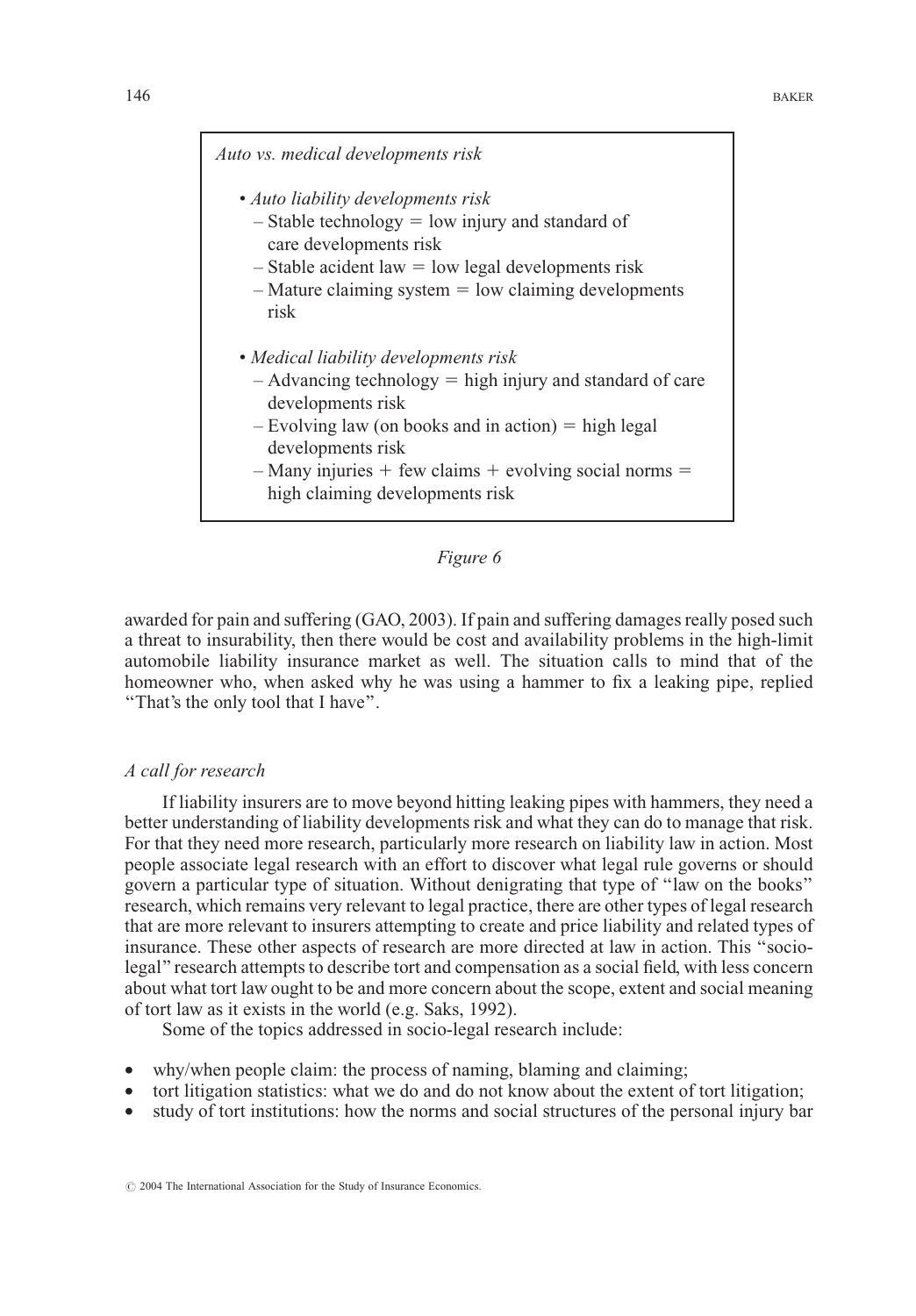shape tort litigation; likewise with regard to the norms and social structures of liability insurance institutions;

- econometric studies linking legal rules, accident rates, and claiming behavior; attempts to measure the effects of changes in legal rules on behavior;
- tort in media/popular culture: how tort law is portrayed in the media and popular culture and how those portrayals feed back into approaches to claiming, settlement and litigation;
- legal history: examining the development of liability institutions over time.

This research is highly relevant to understanding and predicting legal risk. Many people are familiar with research on the U.S. civil justice system by RAND, at least some of which has been funded by insurers.<sup>43</sup> There is more research out there by people who, although they might initially be suspicious of the insurance industry, would welcome support as long as it was not conditioned on biasing their research. (If the goal is to study and predict legal development risk, biasing the research would be counterproductive.)

While there are many potential obstacles to serious insurance industry support for sociolegal research, the most significant one may well be ideological. As a long-time observer of the insurance industry, for most of that time from an outsider perspective (e.g. as a young lawyer, my first insurance case was in the consolidated asbestos insurance coverage cases in California, in which my firm represented a large U.S. manufacturer), I have come to the conclusion that, with regard to legal developments risk, insurance industry leaders are blinded to some degree by ideology.

Perhaps it is a case of over-identification with their clients, but there is a sense that the insurance industry has a moral obligation, over and above its financial interest, to stand as a bulwark against the ''litigation explosion'', the ''compensation culture'', and ''consumerism'' in general. I am left with the distinct impression that industry leaders believe that these trends are to be resisted, not understood, and that to attempt to understand them is to affirm them.

Personally, I happen to disagree that these trends are entirely, or even largely, unfortunate. I will not try to convince you here, but my basic reason turns on the need in a market economy to have liability regimes that require organizations to internalize costs (whether of deceptive sales practices by life insurance companies or defective products sold by manufacturers with liability insurance policies). This is not to say that there are not some excesses – breast implant litigation may be one – but liability can be a very healthy process of holding people responsible.

Regardless of who is right about the moral and social merits of these trends, however, they exist and they need to be understood. As the ongoing medical malpractice situation in the U.S. has demonstrated, tort reform has not worked to eliminate or even dampen the liability insurance underwriting cycle, and if established liability insurance companies walk away from substantial risks, economic actors will find alternative ways to transfer those risks, which is not in the long-term interests of existing liability insurers.

#### **REFERENCES**

A.M. BEST CO., 2001, Aggregates and Averages Property/Casualty.

BAKER, T., 1994, ''Constructing the Insurance Relationship: Sales Stories, Claims Stories and Insurance Contract Damages'', Texas Law Review, 72, pp.1395–1433.

BAKER, T., 1996, "On the Genealogy of Moral Hazard", Texas Law Review, 75, pp. 237-292.

<sup>43</sup> This research can be found at www.rand.org.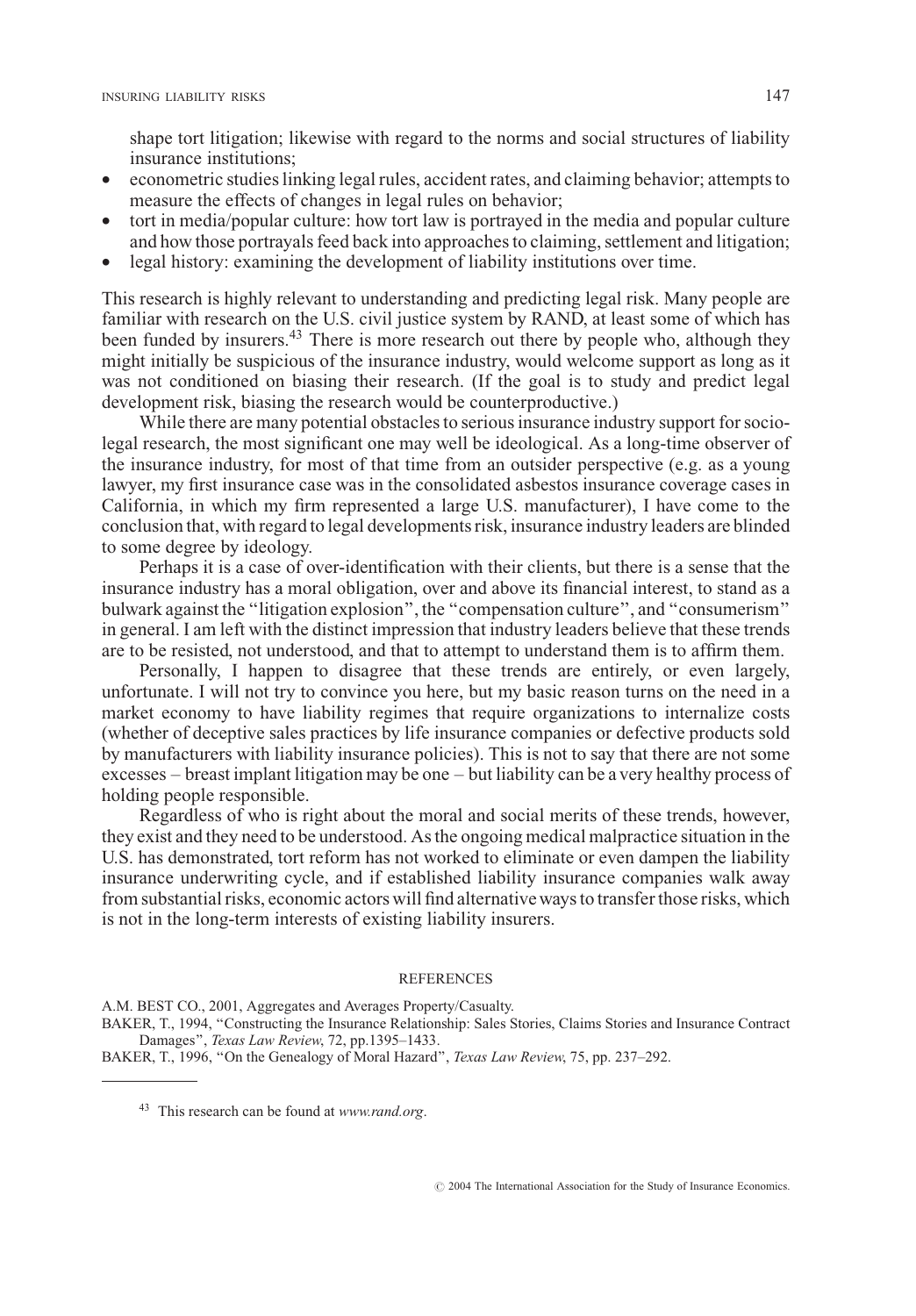BAKER, T., 1998, "Reconsidering Insurance for Punitive Damages", *Wisconsin Law Review*, pp. 101–130.

- BUTLER, R.J. and WORRALL, J.D., 1991, ''Claims Reporting and Risk Bearing Moral Hazard in Workers Compensation'', Journal of Risk and Insurance, 58, p. 191.
- CANE, P., 1989, "Liability Rules and the Cost of Professional Indemnity Insurance", The Geneva Papers on Risk and Insurance, 14, pp. 347-359.
- CARROLL and ABRAHAMSE, 2001, ''The Frequency of Excess Auto Personal Injury Claims'', American Law & Economics Review, 3, p. 228.
- CARROLL, S.J. et al., 2002, ''Asbestos Litigation Costs and Compensation'', Rand Inst. for Civil Justice.
- CONNECTICUT GENERAL ASSEMBLY 1993, Public Hearings on Insurance and Real Estate, 1993 Sess., pp. 357–502.
- CUMMINS, J.D., HARRINGTON, S.E. and KLEIN, R.W., 1991, ''Cycles and Crises in Property/Casualty Insurance: Causes and Implications for Public Policy'', Kansas City: National Association of Insurance Commissioners.
- DEWES, D., DUFF, D. and TREBILCOCK, M., 1996, Exploring the Domain of Accident Law: Taking the Facts Seriously. New York and Oxford: Oxford University Press.
- DONAHUE, J.J. and SIEGELMAN, P., 1991, ''The Changing Nature of Employment Discrimination Litigation'', Stanford Law Review, 43, pp. 983–1033.
- EISENBERG, T., GOERDT, J., OSTROM, B., ROTTMAN, D. and WELLS, M.T., 1997, ''The Predictability of Punitive Damages'', J. Legal Studies, 26, p. 623.
- EISENBERG, T., LAFOUNTAIN, N., OSTROM, B., ROTTMAN, D. and WELLS, M.T., 2002, ''Judges, Juries and Punitive Damages: An Empirical Study'', Cornell Law Review, 87, p. 743.
- FAURE, M.G., 1995, "The Limits to Insurability from a Law and Economics Perspective", The Geneva Papers on Risk and Insurance, 20, pp. 454–462.
- FITZPATRICK, S., 2004, "Fear is the Key: Observations on Underwriting Cycles", Connections Insurance Law Journal, forthcoming.
- GENERAL ACCOUNTING OFFICE, 2003, ''Medical Malpractice: Implications of Rising Premiums on Access to Health Care'', GAO-03-836. Washington, D.C. U.S. GAO.
- HARRINGTON, S.E. and DANZON, P., 1994, ''Price Cutting in Liability Insurance Markets'', Journal of Business, 67, pp. 511–538.
- HARRINGTON, S.E. and DANZON, P., 2000, "The Economics of Liability Insurance", in G. Dione, *Handbook of* Insurance. Boston, Dordrecht, London: Kluwer Academic.
- HARRINGTON, S.E. and NIEHAUS, G., 2000, ''Volatility and Underwriting Cycles'', in G. Dione, Handbook of Insurance. Boston, Dordrecht, London: Kluwer Academic.
- HEIMER, C.A., 1985, Reactive Risk and Rational Action: Managing Moral Hazard in Insurance Contracts. Chicago: U. Chicago Press.
- HENDERSON, J., 2002, ''Echoes of Enterprise Liability in Product Design and Marketing Litigation'', Cornell Law Review, 87, pp. 958–999.
- HOELSBOER, J.H., 1995, ''Insurability and Uninsurability: An Introduction'', The Geneva Papers on Risk and Insurance, 20, pp. 407–413.
- JAFFEE, D.M. and RUSSELL, T., 1997, "Catastrophe Insurance, Capital Markets and Uninsurable Risks", Journal of Risk and Insurance, 64, pp. 205–230.
- KARTEN, W.T., 1997, "How to Expand the Limits of Insurability", The Geneva Papers on Risk and Insurance, 22, pp. 515–522.
- KESSLER, F., 1943, ''Contracts of Adhesion Some Thoughts About Freedom of Contract'', Columbia Law Review, 43, pp. 629–42.
- LOUGHRAN, D.S., 2001, ''The Effect Of No-Fault Automobile Insurance On Driver Behavior And Automobile Accidents In The United States'', 13 Rand Inst. for Civil Justice.
- MELLO, M.M., STUDDERT, D.M. and BRENNAN, T.A., 2003 ''The Leapfrog Standards: Ready to Jump From Marketplace to Courtroom?'' Health Affairs, 22, pp. 46–59, March/April.
- ROSS, H.L., 1970, Settled Out of Court Chicago: Aldine Press.
- SAKS, M.T., 1992, ''Do We Really Know Anything about the Behavior of the Tort Litigation System And Why Not?'', University of Pennsylvania Law Review, 140, p. 1147.
- SHAVELL, S., 2000, "On the Social Function and the Regulation of Liability Insurance", The Geneva Papers on Risk and Insurance, 25, pp. 166–179.
- SPIER, J., 1998, "Long Tail (Liability) Risks and Claims Made Policies", The Geneva Papers on Risk and Insurance, 23, pp. 152–168.
- STEWART, B.D., 1984, ''Profit Cycles in Property-Liability Insurance'', in J.D. Long, Issues in Insurance. Malvern: American Institute for Property and Liability Underwriters.
- STEWART, B.D., STEWART, R.E. and RODDIS, R.S.L., 1991, ''A Brief History of Underwriting Cycles'', in